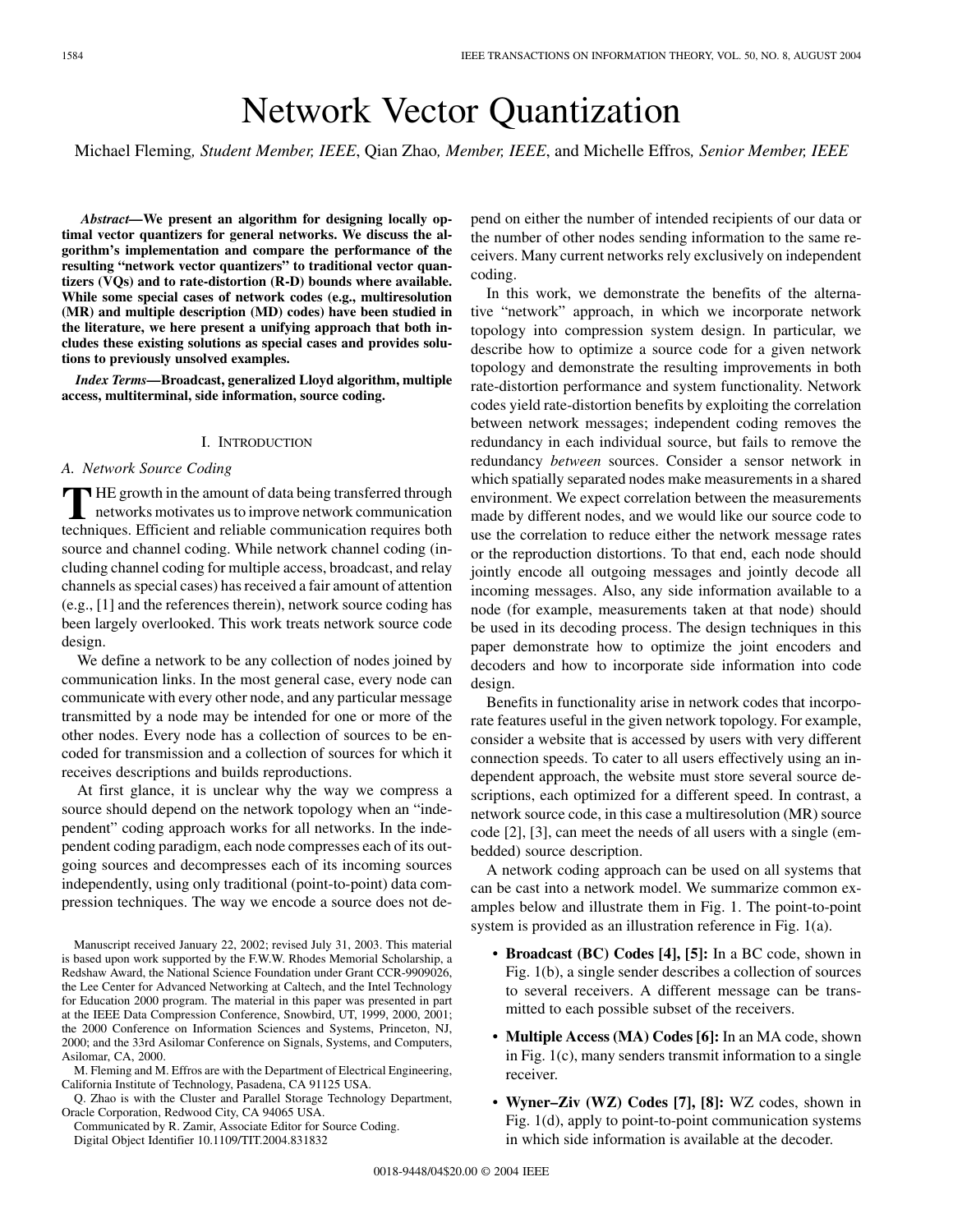

Fig. 1. (a) A point-to point code. (b) A two-receiver BC code. (c) A three-user MA code. (d) A WZ code with side information  $Z_1$ . (e) A two-channel MD code. The notation, explained in detail in Section II, is  $X_{t,S}$  for a source and  $X_{t, S, r}$  for a reproduction; here t is the transmitter, S the set of receivers, and r the reproducer.

• **Multiple Description (MD) Codes [\[9](#page-19-0)]–[[11\]](#page-19-0):** An MD code can be used for point-to-point communication over multiple, unreliable communication channels (or over a lossy, packet-based channel in which lost packets cannot be retransmitted). Each channel's source description may be lost, and the decoder reproduces the source by combining all received descriptions. In Fig. 1(e), we model a two-channel system and represent the different decoding scenarios with three separate decoders.

Fig. 2 shows the relationship between point-to-point, MR, MD, BC, WZ, and MA codes.

Interesting applications for network coding also arise in systems for which a network model is not obvious but can be applied to advantage, as in the following two examples.

• **Independent-frame video coding:** A weather satellite sends one image of Earth every hour to a base station. The satellite has limited memory and cannot store the images. If it could, we could exploit the high correlation between images using a standard video code. Without storage, each image must be encoded separately. We exploit the correla-

tion using a WZ code; the base station decodes each transmission using the previous  $k \geq 1$  received images as side information. If the satellite occasionally goes "off-line," so that we cannot count on the availability at the decoder of all  $k$  previous images, then we build several decoders, each optimized for a different available subset of side information. This is now a combination of WZ and MD coding.

• **Distributed data storage:** Suppose many devices together store a large amount of data for a server, and system users typically combine information from several devices with each system use. If some of the devices are occasionally unavailable, then we can use a network source code (e.g., an MD code) to set the balance between the amount of redundancy added to the stored data and the fidelity of the data reproductions.

The rate-distortion and functionality benefits illustrated by these examples come at the cost of increased design complexity. Correlation between sources creates dependencies in the design of joint encoders and decoders, and we must optimize all components of the network simultaneously. This contrasts with the independent coding approach, where optimization over the entire network is suboptimally broken up into many smaller optimizations, each with low complexity. Once design is complete, however, the run-time complexity of the two approaches is similar. Joint decoding, like independent decoding, can be done using table lookup, albeit with a larger table. Joint encoding is more complex than independent encoding, but if encoding complexity is critical, then it can be greatly reduced by approximating the optimal encoder with a hierarchical structure of tables following the approach of [[12\]](#page-19-0).

Scalability of network code design depends on the interconnectivity of the network. For an  $M$ -node network in which the in-degree of each node is constant as  $M$  grows, design complexity increases linearly in  $M$ , and code design for large networks is feasible. If, however, the in-degree of each node increases with  $M$ , then the design complexity increases exponentially in  $M$  and our approach is useful for small networks only.

## *B. Network Vector Quantizers (NVQs)*

In this work we focus on the design of vector quantizers (VQs) for networks (NVQs). The choice of VQs (which include scalar quantizers (SQs) as a special case) is motivated by their practicality, generality, and close relationship to theory. We extend the generalized Lloyd algorithm to develop an iterative approach for the design of NVQs for any network topology. Our primary result is an algorithm that guarantees local, but not necessarily global, rate-distortion optimality in the resulting NVQs for some systems. For other systems, approximations required for practical implementation remove this guarantee, although we do observe convergence in all of our experimental work.

We build on previous fixed-rate and entropy-constrained SQ and VQ design algorithms. An algorithm to design locally optimal fixed-rate VQs for the simplest network, the point-to-point network, appears in [[13\]](#page-19-0), and its extension to variable-rate coding via the inclusion of an entropy constraint appears in [[14\]](#page-19-0). The approaches of [[13](#page-19-0)] and [[14\]](#page-19-0) have been generalized for application to MR and MD networks. Examples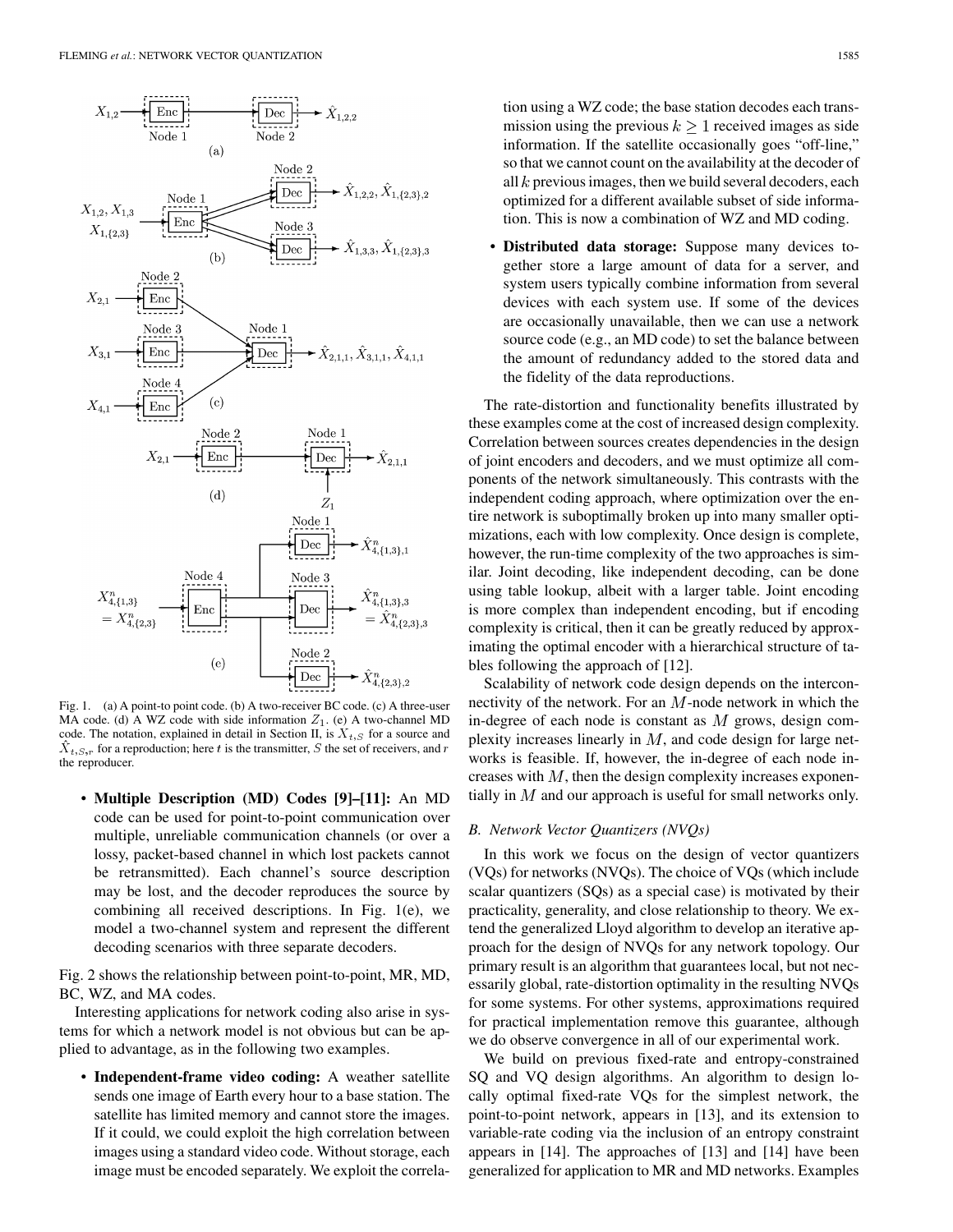

Fig. 2. The relationship between the systems. WZ systems are considered as special cases of MA systems for which one source (the side information) has no rate constraint.

of MR coding include tree-structured VQ [\[15](#page-19-0)], [[16\]](#page-19-0), locally optimal fixed-rate multiresolution SQ (MRSQ) [\[17](#page-19-0)], variable-rate MRSQ [\[18](#page-19-0)], and locally optimal variable-rate MRSQ and multiresolution VQ (MRVQ) [\[19](#page-19-0)], [[20\]](#page-19-0). Examples of MD coding include locally optimal two-description fixed-rate multiple-description VQ (MDVQ) [\[21](#page-19-0)] and locally optimal two-description fixed-rate [[22\]](#page-19-0) and entropy-constrained [\[23](#page-19-0)] MDSQ. Since the submission of this paper, algorithms have been developed that achieve globally optimal VQ design for many of the systems studied here [[24\]](#page-19-0); those algorithms rely directly on the optimal encoder and decoder definitions discussed in this work.

The work in this paper, introduced in part in [\[5](#page-19-0)], [\[25](#page-20-0)]–[[28\]](#page-20-0), extends locally optimal VQ coding to general networks. This extension requires us to solve the problem of locally optimal VQ design for BC, MA, and WZ systems, since each node in a general network can transmit and receive multiple messages and use side information. Although two VQ design schemes for MA coding appear in [[29\]](#page-20-0), they are not designed explicitly for rate-distortion optimality. In this work, we explicitly optimize for rate-distortion performance. Our work both unifies existing results into a single framework and provides new results for previously unsolved NVQ design scenarios. Examples of new results include fixed-rate quantizer design for arbitrary networks and variable-rate quantizer design for  $M$ -description ( $M > 2$ ) MD, two-user MA, and two-receiver BC systems.

Our initialization method borrows from a network coding scheme outside of VQ. Algebraic binning approaches (e.g., [[30\]](#page-20-0), [\[31](#page-20-0)]) for WZ and MA systems yield codes with a structure that is well suited to the coding of symmetric or Gaussian sources under quadratic distortion. When appropriate, we adopt that structure in NVQ initialization. The resulting NVQs have no obvious advantages over binning codes for the specific applications mentioned earlier, but the unconstrained nature of our NVQ design algorithm allows them to better fit more general source distributions and distortion measures.

Following the entropy-constrained coding tradition (see, for example, [[14\]](#page-19-0), [[20\]](#page-19-0), [[32\]](#page-20-0), [\[33](#page-20-0)]), we describe lossy code design as quantization followed by entropy coding. The only loss of generality associated with the entropy-constrained approach is the restriction to solutions lying on the lower convex hull of achievable entropies and distortions. We here focus exclusively on the quantizer design,<sup>1</sup> considering entropy codes only insofar as their index description rates affect quantizer optimization.



Fig. 3. A general three-node network.

While the entropy codes of [[14\]](#page-19-0), [\[20](#page-19-0)] are lossless codes, entropy coding for many networks requires the use of codes that are lossless in the regular Shannon sense; that is, they require entropy codes with asymptotically negligible (but nonzero) error probabilities [\[34](#page-20-0)], [\[40](#page-20-0)], [\[41](#page-20-0)]. We here call those codes *near-lossless* codes and assume their use where necessary. As in [\[14](#page-19-0)], [[20\]](#page-19-0), [\[32](#page-20-0)], [[33\]](#page-20-0), we approximate entropy code performance using the asymptotically optimal values—reporting rates as entropies and assuming zero error probability. This approach is consistent with past work. It is also convenient since tight bounds on the nonasymptotic performance are not currently available and the current high level of interest in entropy coding for networks promises rapid changes in this important area. The extension of our approach to include entropy code optimization and account for true (possibly nonzero) error probabilities in the iterative design is straightforward, and we give the optimization equations in their most general form to allow for this extension.

Although our algorithm allows fixed- and variable-rate quantizer design for arbitrary networks, potential optimality in variable-rate design is currently limited to a select group of systems. It requires the availability of optimal theoretical entropy constraints and/or optimal practical entropy codes. These are available for MR, MD, WZ, two-user MA, and two-receiver BC systems. For multiuser MA systems, the optimal theoretical entropy constraints are not yet known, nor have optimal practical nearlossless codes been created. For multireceiver BC and general networks (e.g., the general three-node network of Fig. 3), even the asymptotically optimal near-lossless rates are unknown. For such networks, we must design variable-rate quantizers using rates that are known to be achievable in place of the unknown optimal rates. The resulting quantizers are necessarily suboptimal.

<sup>&</sup>lt;sup>1</sup>The topic of entropy code design for network systems is a rich field deserving separate attention; see, for example, [\[4](#page-19-0)], [[26\]](#page-20-0), [\[34](#page-20-0)]–[[40\]](#page-20-0).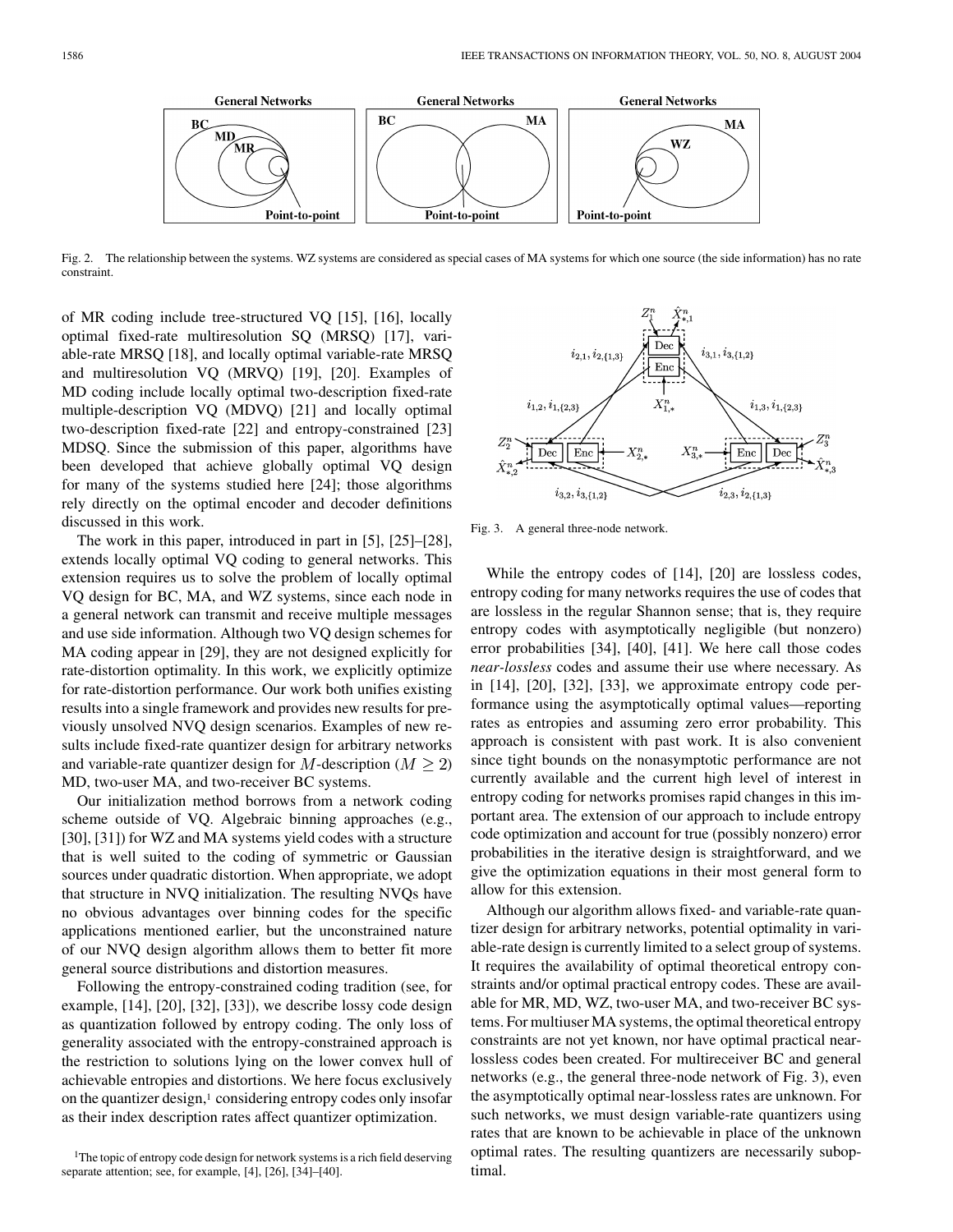The paper is organized as follows. We develop a framework for network description in Section II. The optimal design equations for an NVQ are presented in Section III, and we discuss their implementation in Section IV. Section V presents experimental results for specific network design examples, and we draw conclusions in Section VI.

## II. NETWORK DESCRIPTION

In this section, we develop a framework for describing network components and define optimality for network source codes. Due to the complexity of a general network, this discussion requires a significant amount of notation; we simplify where possible.

Consider a dimension- $n$  code for an  $M$ -node network. In the most general case, every node communicates with every other node, and a message may be intended for any subset of nodes. Let  $X_{t,S}^n \in \mathcal{X}_{t,S}^n$  denote the source to be described by node t to the nodes in set  $S \subseteq \mathcal{M} = \{1, ..., M\}$ . For example,  $X_{1, \{2,3\}}^n$  is the source described by node 1 to nodes 2 and 3. If S contains only one index, we write  $X_{t, \{r\}}^n = X_{t,r}^n$ . Let  $\hat{X}_{t,S,r}^n \in \hat{\mathcal{X}}_{t,S,r}^n$  denote the reproduction of source  $X_{t,S}^n$ at node  $r \in S$ . Thus,  $\hat{X}_{1,\{2,3\},2}^n$  is node 2's reproduction of source  $X_{1,\{2,3\}}^n$ . Reproductions  $\hat{X}_{1,\{2,3\},2}^n$  and  $\hat{X}_{1,\{2,3\},3}^n$  can differ since nodes 2 and 3 jointly decode the description of  $X_{1}^{n}$  (2.3) with different source descriptions. The source and reproduction alphabets can be continuous or discrete, and typically, for each  $(t, S)$ ,  $\hat{\mathcal{X}}_{t, S,r}^n = \mathcal{X}_{t, S}^n$ ,  $\forall r \in S$ .

For each node  $t \in M$ , let  $S(t)$  denote a collection of sets such that for each  $S \in \mathcal{S}(t)$ , there exists a source to be described by node t to precisely the members of  $S \subseteq M$ . Then  $X_{t,*}^n =$  $(X_{t,S}^{n})_{S \in \mathcal{S}(t)}$  gives the collection of sources described by node t. Similarly, for each  $r \in \mathcal{M}$ , let

$$
\mathcal{T}(r) = \{(t, S) \in \mathcal{S} : r \in S\}
$$

be the set of source descriptions received by node  $r$ , where

$$
\mathcal{S} = \{(t, S) : t \in \mathcal{M}, S \in \mathcal{S}(t)\}
$$

is the set of sources in the network. Then

$$
\hat{X}_{*,r}^n = (\hat{X}_{t,S,r}^n)_{(t,S)\in\mathcal{T}(r)}
$$

gives the collection of reconstructions at node  $r$ . Finally, let

$$
\mathcal{T} = \{(t, S, r) : r \in \mathcal{M}, (t, S) \in \mathcal{T}(r)\}
$$

denote the set of all transmitter-message-receiver triples.

For each node  $r \in \mathcal{M}$ , we denote the side information available at node r by  $Z_r^n \in \mathcal{Z}_r^n$ . Alphabet  $\mathcal{Z}_r$  can be continuous or discrete.

Fig. 3 shows the example of a general three-node network. Each node transmits a total of three different source descriptions. Node 1, for instance, encodes a source intended for node 2 only, a source intended for node 3 only, and a source intended for both. These are denoted by  $X_{1,2}^n$ ,  $X_{1,3}^n$ , and  $X_{1,\{2,3\}}^n$ , respectively, giving

$$
X_{1,*}^n = (X_{1,2}^n, X_{1,3}^n, X_{1,\{2,3\}}^n).
$$

Each node in the network receives and decodes four source descriptions. The collection of reproductions at node 1 is

$$
\hat{X}_{*,1}^n = (\hat{X}_{2,1,1}^n, \hat{X}_{2,\{1,3\},1}^n, \hat{X}_{3,1,1}^n, \hat{X}_{3,\{1,2\},1}^n);
$$

their descriptions are jointly decoded with the help of side information  $Z_1^n$ . The total number of reproductions is greater than the number of sources since some sources are reproduced at more than one node.

A network encoder comprises two parts: a quantizer encoder, followed by an entropy encoder. A network decoder comprises two complementary parts: an entropy decoder followed by a quantizer decoder. For variable-rate NVQ design, the network's entropy coders may be lossless or near-lossless, and, following [\[14](#page-19-0)] and practical implementations employing arithmetic codes, we allow the entropy coders to operate at a higher dimension than the quantizers. For the case of fixed-rate NVQ design, the entropy coders are simply lossless codes operating at a fixed rate.

For any vector  $X_{t,*}^n$  of source *n*-vectors, the quantizer encoder at node t, given by  $\alpha_t : \mathcal{X}_{t,*}^n \to \mathcal{I}_{t,*}$ , maps  $X_{t,*}^n$  to a collection of indexes  $i_{t,*}$  in the index set  $\mathcal{I}_{t,*}$ . In theory,  $\mathcal{I}_{t,*}$  may be finite or countably infinite; in practice, we use finite  $\mathcal{I}_{t,*}$ . Here  $i_{t,*} = (i_{t,S})_{S \in S(t)}$ , and for each  $S \in S(t)$ ,  $i_{t,S} \in \mathcal{I}_{t,S}$ . The collection of indexes  $i_{t,*}$  is mapped by the fixed- or variable-rate entropy encoder at node  $t$  to a concatenated string of binary descriptions  $c_{t,*} \in C_{t,*}$ . The channel conveys each individual description  $c_{t,S}$  to precisely the receivers  $r \in S$ .

For any  $r \in \mathcal{M}$ , the entropy decoder at node r receives the codewords  $c_{*,r}$  and side information  $Z_r^n$  and outputs index reconstructions  $\hat{i}_{*,r} \in \mathcal{I}_{*,r}$ . Except in a few special cases (e.g., when a coding error occurs), these are identical to the corresponding transmitted indexes. We denote the quantizer decoder at node r by  $\beta_r$ :  $\mathcal{I}_{*,r} \times \mathcal{Z}_r^n \rightarrow \hat{\mathcal{X}}_{*,r}^n$ . It maps indexes  $\hat{i}_{*,r} \in \mathcal{I}_{*,r}$  and side information  $Z_r^n$  to a collection of reproduction vectors  $\hat{X}_{*,r}^n$  such that  $\hat{X}_{t,S,r}^n \in \hat{\mathcal{X}}_{t,S,r}^n$  for each  $(t, S) \in \mathcal{T}(r)$ . Let  $\beta_{t, S, r}^n(\hat{i}_{*,r}, Z_r^n)$  denote the reproduction of  $X_{t,S}^n$  made by receiver r. Then  $\beta_r(\hat{i}_{*,r}, Z_r^n) = \hat{X}_{*,r}^n$  implies that  $\beta_{t,S,r}(\hat{i}_{*,r}, Z_r^n) = \hat{X}_{t,S,r}^n$  for each  $(t, S) \in \mathcal{T}(r)$ . Note that  $\beta_{t,S,r}$  depends on  $\hat{i}_{*,r}$  rather than simply  $\hat{i}_{t,S}$  since  $\hat{i}_{*,r}$  is jointly decoded.

We associate two mappings with the entropy code. The first,  $\ell_t : \mathcal{I}_{t,*} \to [0,\infty)$ , is the rate used to describe  $i_{t,*}$ . In practice,  $\ell_t(i_{t,*})$  is the length of the entropy code's corresponding codewords  $c_{t,*}$ ; for entropy-constrained design, we set  $\ell_t(i_{t,*})$ according to the entropy bound [[14\]](#page-19-0). The rate used to describe a particular  $i_{t,S}$  is given by  $\ell_{t,S} : \mathcal{I}_{t,*} \to [0,\infty)$ ; it depends on all of the indexes from node  $t$  because the mapping is done jointly.

The second mapping, given by  $f_r$ :  $\mathcal{I}_{*,r} \times \mathcal{Z}_r^n \to \mathcal{I}_{*,r}$ , maps indexes  $i_{*,r}$  transmitted to node r, together with side information  $Z_r^n$ , to the indexes  $\hat{i}_{*,r}$  received after entropy decoding. Let  $\alpha_{t,s}(x_{t,*}^n)$  denote the component of  $\alpha_t$  that produces codeword  $i_{t,S}$ . Then  $i_{*,r} = f_r(i_{*,r}, z_r^n)$ , where  $i_{*,r} =$  $(\alpha_{t',S'}(X_{t',*}^n))_{(t',S') \in \mathcal{T}(r)}$ . Typically,  $f_r(i_{*,r}, z_r^n) = i_{*,r}$ . Exceptions are caused by coding errors and the treatment of empty cells in the NVQ design process (as discussed in Section IV).

We restrict the joint encoding of the entropy codes to ensure unique decodability. We require that every entropy decoder be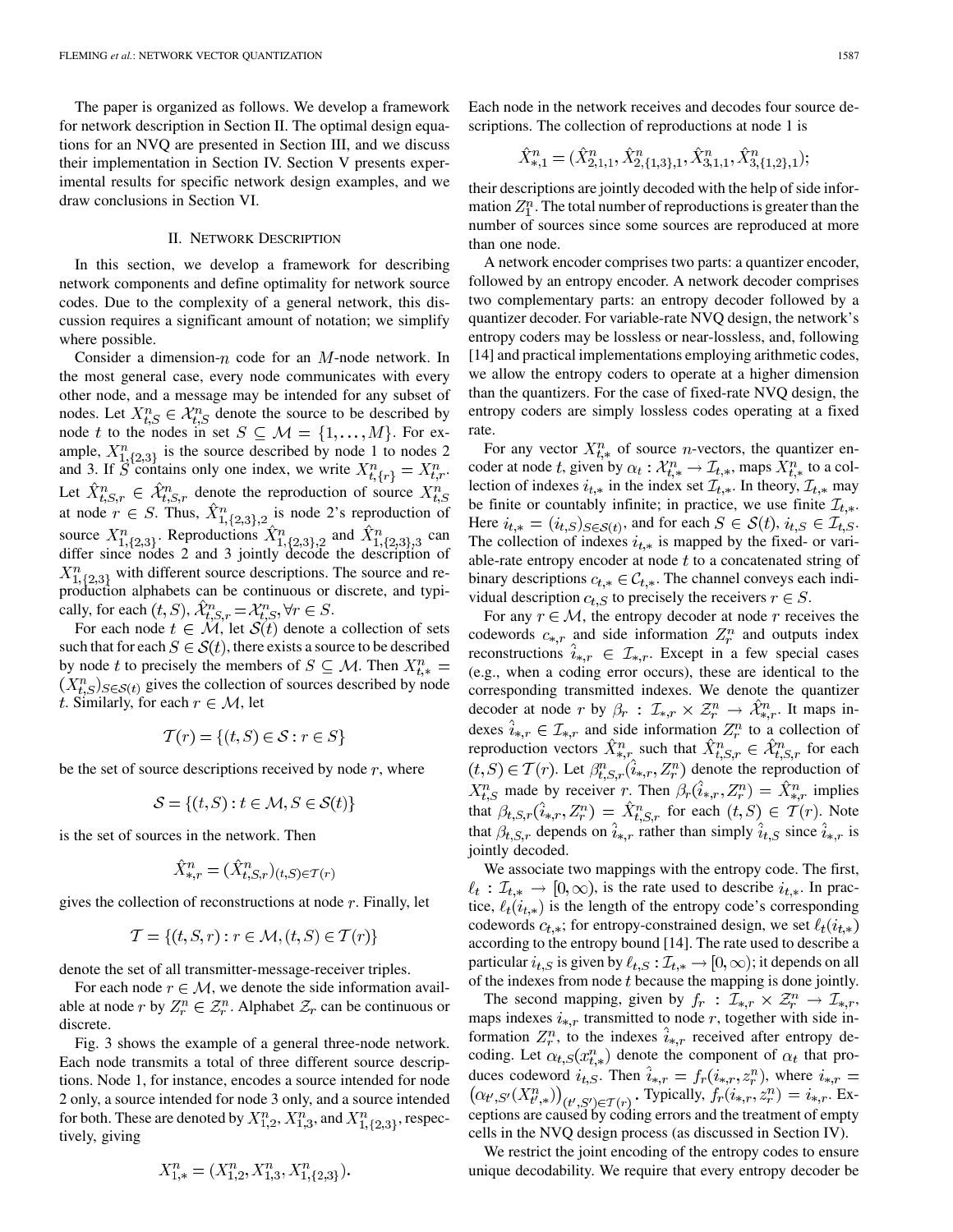able to uniquely decode each of its codewords using only the other codewords and the side information available to it. For example, in the MD system of Fig. 1(e), the entropy encoder at node 4 must encode indexes  $i_{4, \{1,3\}}$  and  $i_{4, \{2,3\}}$  so that they can be individually decoded at nodes 1 and 2. This requires that the coding be independent. However, our restriction is not so severe that all entropy codings in all systems need be done independently. In the system of Fig. 1(b), for example, a conditional entropy code for  $i_{1,2}$  given  $i_{1,2,3}$  can be used since the two indexes are jointly decoded at node 1. The restriction that our entropy codes be uniquely decodable does not imply that the encoders are one-to-one mappings; different symbols may be given the same description if the decoder has other information that allows it to distinguish them.

The performance of a network source code

$$
Q^{n} = (\{\alpha_t\}_{t \in \mathcal{M}}, \{\beta_r\}_{r \in \mathcal{M}}, \{\ell_t\}_{t \in \mathcal{M}}, \{f_r\}_{r \in \mathcal{M}})
$$

is measured in rate and distortion. In particular, for each  $(t, S, r) \in \mathcal{T}$ , let  $d_{t, S, r}$ :  $\mathcal{X}_{t, S} \times \mathcal{X}_{t, S, r} \to [0, \infty)$  be a nonnegative distortion measure between the alphabets  $\mathcal{X}_{t,S}$  and  $\mathcal{X}_{t,S,r}$ . We define the distortion between vectors of symbols to be additive, so that

$$
d_{t,S,r}^n(x_{t,S}^n, \hat{x}_{t,S,r}^n) = \sum_{k=1}^n d_{t,S,r}(x_{t,S}(k), \hat{x}_{t,S,r}(k)).
$$

Here,  $x_{t,S}(k)$  and  $\hat{x}_{t,S,r}(k)$  denote the kth symbols in vectors  $x_{t,S}^n$  and  $\hat{x}_{t,S,r}^n$ , respectively. Although not required for the validity of our results, for simplicity we assume that the distortion measures are identical and omit the subscripts. We also omit the superscript since it is clear from the arguments whether  $d$  is operating on a scalar or a vector.

We use  $\mathcal{Q}^{\text{fr},n}$  and  $\mathcal{Q}^{\text{vr},n}$  to denote the classes of *n*-dimensional fixed- and variable-rate NVQs, respectively. Let  $x_{**}^n =$  $(x_{1,*}^n, x_{2,*}^n, \ldots, x_{M,*}^n)$  denote a particular value for the collection of random source vectors  $X_{*,*}^n = (X_{1,*}^n, X_{2,*}^n, \ldots, X_{M,*}^n)$ . Similarly, let  $z_*^n = (z_1^n, z_2^n, \ldots, z_M^n)$  denote a particular value for the side information  $Z_{*}^{n} = (Z_{1}^{n}, Z_{2}^{n}, \ldots, Z_{M}^{n})$ . The (instantaneous) rate and distortion vectors associated with coding source vector  $x_{*,*}^n$  with code  $Q^n \in \mathcal{Q}^{(\text{fr}|v)}{}^{n}$  given side information  $z^n_*$  are, respectively<sup>2</sup>

$$
\mathbf{r}(x_{*,*}^n, Q^n) = (r_{t,S}(x_{t,*}^n, Q^n))_{(t,S) \in S}
$$
  
\n
$$
= (\ell_{t,S}(\alpha_t(x_{t,*}^n)))_{(t,S) \in S}
$$
  
\n
$$
\mathbf{d}(x_{*,*}^n, z_{*}^n, Q^n) = (d(x_{t,S}^n, \hat{x}_{t,S,r}^n))_{(t,S,r) \in T}
$$
  
\n
$$
= (d\left(x_{t,S}^n, \beta_{t,S,r}(\hat{i}_{*,r}, z_{r}^n)\right))_{(t,S,r) \in T}.
$$

Assume that the source and side information vectors together form a strictly stationary<sup>3</sup> ergodic random process with source distribution  $P$ . Let  $E$  denote the expectation with respect to  $P$ .

<sup>2</sup>The superscript  $(fr|vr)$  implies that the given result applies in parallel for fixed- and variable-rate.

The expected rate and distortion in describing  $n$  symbols from P with code  $Q^n$  are

$$
\mathbf{R}(P,Q^n) = (R_{t,S}(P,Q^n))_{(t,S)\in\mathcal{S}}
$$

and

$$
\boldsymbol{D}(P,Q^n) = (D_{t,S,r}(P,Q^n))_{(t,S,r)\in\mathcal{T}}
$$

where

$$
R_{t,S}(P,Q^n) = Er_{t,S}\left(X_{t,*}^n, Q^n\right)
$$

$$
= E\ell_{t,S}\left(\alpha_t(X_{t,*}^n)\right)
$$

$$
D_{t,S,r}(P,Q^n) = Ed\left(X_{t,S}^n, \hat{X}_{t,S,r}^n\right)
$$

$$
= Ed\left(X_{t,S}^n, \beta_{t,S,r}(\hat{I}_{*,r}, Z_r^n)\right)
$$

Given an  $M$ -node network with source distribution  $P$ , the fixed-rate achievable rate-distortion region is defined as

$$
\mathcal{J}^{\text{fr}}(P) = \overline{\bigcup_{n} \mathcal{J}^{\text{fr},n}(P)}
$$

where  $\overline{A}$  denotes the closure of A and  $\mathcal{J}^{\text{fr},n}(P)$ , the nth-order fixed-rate achievable rate-distortion region, is defined as

$$
\mathcal{J}^{\text{fr},n}(P) = \frac{\left\{ \left( (R_{t,S})_{(t,S)\in\mathcal{S}}, (D_{t,S,r})_{(t,S,r)\in\mathcal{T}} \right) : \exists Q^n \in \mathcal{Q}^{\text{fr},n} \text{ s.t.} \right\}}{\frac{R_{t,S} \geq \frac{1}{n} R_{t,S}(P, Q^n) \ \forall (t,S) \in \mathcal{S},}{D_{t,S,r} \geq \frac{1}{n} D_{t,S,r}(P, Q^n) \ \forall (t,S,r) \in \mathcal{T}} \right\}}.
$$

Analogous definitions hold for  $\mathcal{J}^{vr}(P)$  and  $\mathcal{J}^{vr,n}(P)$ .

A concatenation code argument demonstrates that any ratedistortion vector that can be achieved with a code of dimension  $n_0$  can also be achieved for all n sufficiently large. Combining that result with a time-sharing argument proves the convexity of  $\mathcal{J}^{(\text{fr}|\text{vr}),n}(P)$ . Lemmas 1 and 2, proved in Appendix I, make these ideas concrete.

*Lemma 1:* If  $P$  is a stationary source, then

$$
\mathcal{J}^{(\text{fr}|v)}(P) = \overline{\lim_{n \to \infty} \mathcal{J}^{(\text{fr}|v)}(P)}.
$$

*Lemma 2:* If P is a stationary source, then  $\mathcal{J}^{\text{fr}}(P)$  and  $\mathcal{J}^{\rm vr}(P)$  are convex sets.

Since  $\mathcal{J}^{fr}(P)$  and  $\mathcal{J}^{vr}(P)$  are closed (by definition) and convex (by Lemma 2), each is entirely characterized by its support functional [[42,](#page-20-0) p. 135]. These support functionals, here denoted by  $j^{\text{fr}}(P, \boldsymbol{a}, \boldsymbol{b})$  and  $j^{\text{vr}}(P, \boldsymbol{a}, \boldsymbol{b})$ , are called the weighted fixed-rate and variable-rate operational rate-distortion functionals, respectively, where

$$
j^{(\text{fr}|\text{vr})}(P, \boldsymbol{a}, \boldsymbol{b})
$$
  
=  $\inf_{(R_{*,*}, D_{*,*}) \in \mathcal{J}^{(\text{fr}|\text{vr})}(P)} \sum_{(t,S) \in \mathcal{S}} \left[ a_{t,S} R_{t,S} + \sum_{r \in S} b_{t,S,r} D_{t,S,r} \right]$ 

and 
$$
\mathbf{a} = (a_{t,S})_{(t,S)\in S}
$$
,  $\mathbf{b} = (b_{t,S,r})_{(t,S,r)\in T}$ .

<sup>3</sup>The condition of strict stationarity could be replaced by a condition of asymptotic mean stationarity in the results that follow. Strict stationarity is used for simplicity.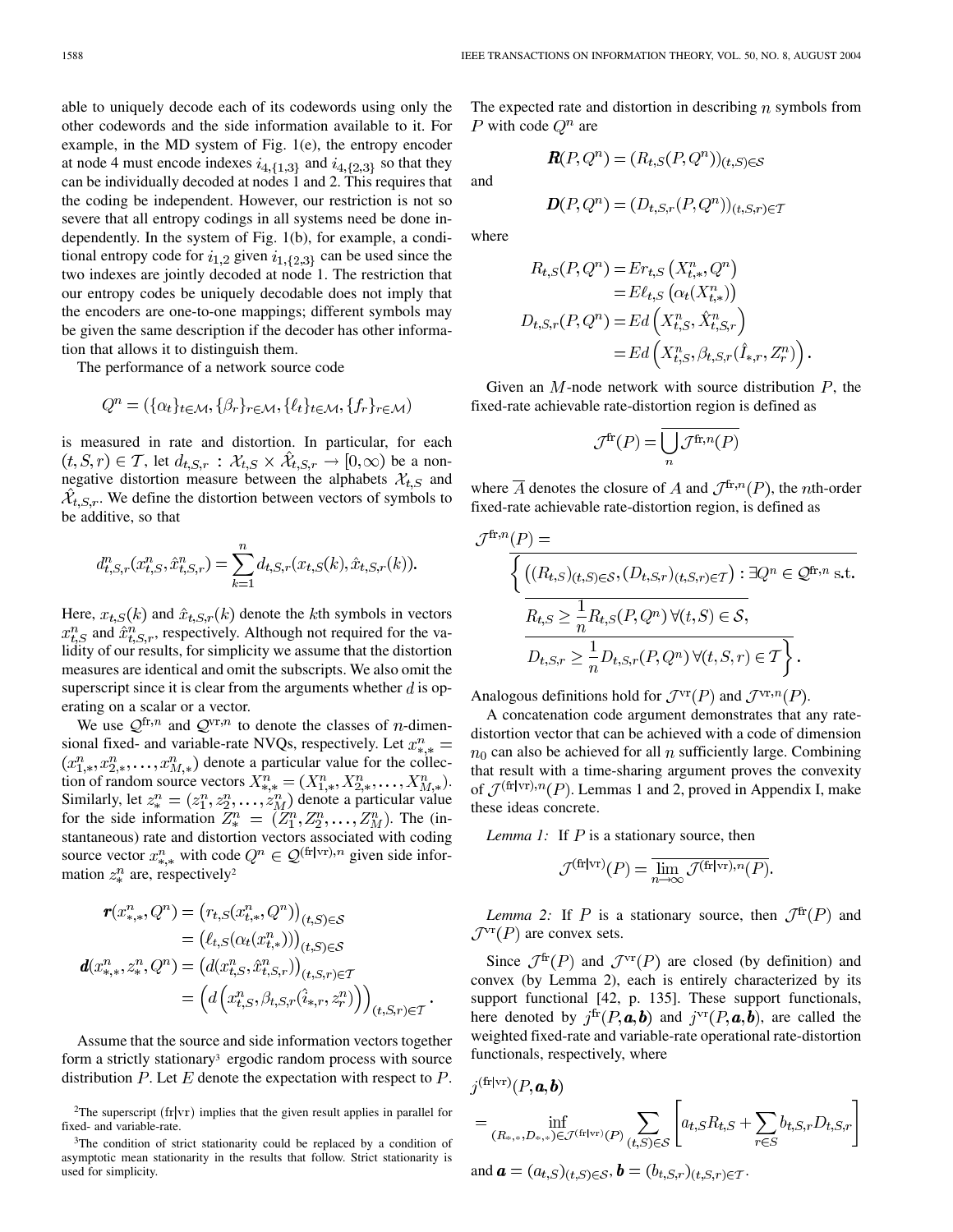Lemma 3, proved in Appendix I, shows that  $j^{(f_r|v_r)}(P, a, b)$ may also be described in terms of their  $n$ th-order equivalents.

Lemma 3: For any source 
$$
P
$$
  
\n
$$
j^{(\text{fr}|\text{vr})}(P, \mathbf{a}, \mathbf{b}) = \inf_{n} j^{(\text{fr}|\text{vr}), n}(P, \mathbf{b})
$$

where the *th-order fixed- and variable-rate weighted opera*tional rate-distortion functionals are given by

 $(a, b)$ 

$$
j^{(\text{fr}|\text{vr}),n}(P,\boldsymbol{a},\boldsymbol{b}) = \inf_{Q^n \in \mathcal{Q}^{(\text{fr}|\text{vr}),n}} \sum_{(t,S) \in \mathcal{S}} \frac{1}{n} \left[ a_{t,S} R_{t,S}(P,Q^n) + \sum_{r \in S} b_{t,S,r} D_{t,S,r}(P,Q^n) \right]. \tag{1}
$$

The weighted operational rate-distortion functionals may be viewed as Lagrangians for minimizing a weighted sum of distortions subject to a collection of constraints on the corresponding rates. They can also be viewed as Lagrangians for minimizing a weighted sum of rates subject to a collection of constraints on the corresponding distortions. The weights  $\boldsymbol{a}$  and  $\boldsymbol{b}$  embody the code designer's priorities on the rates and distortions. They are constrained to be nonnegative, so that higher rates and distortions yield a higher Lagrangian cost. Practical code design depends on the *relative* values of these weights, and hence without loss of generality we set

$$
\sum_{(t,S)\in\mathcal{S}} \left[ a_{t,S} + \sum_{r\in S} b_{t,S,r} \right] = 1.
$$

Together  $\boldsymbol{a}$  and  $\boldsymbol{b}$  also find an interpretation as a vector describing the direction of a hyperplane supporting the convex region  $\mathcal{J}^{\text{fr}}(P)$  or  $\mathcal{J}^{\text{vr}}(P)$  at a single point. Traversing all possible values traces out all points on the convex hull of the achievable rate-distortion region.

In practice,  $\boldsymbol{a}$  and  $\boldsymbol{b}$  cannot easily be chosen to guarantee specific rates or distortions: they reflect tradeoffs over the entire network. Often, the rates  $\mathbf{R}(P,Q^n)$  of a network are desired to have particular values  $\mathbb{R}^*$ , and the distortions can be assigned relative priorities. We set  $\boldsymbol{b}$  using those relative priorities and adopt a gradient descent approach to find appropriate values for **a**. Denote by  $Q^n(a, b)$  the quantizer produced by our algorithm (described in the following section) when the Lagrangian constants are  $(a, b)$ . The gradient descent minimizes the rate misfit  $\chi(\mathbf{a}) = |\mathbf{R}(P,Q^n(\mathbf{a},\mathbf{b})) - \mathbf{R}^*|^2$  as a function of  $\mathbf{a}$ .

We say that a fixed- or variable-rate network source code  $\mathbb{Q}^n$ is *optimal* if it achieves a point on  $j^{\text{fr},n}(P, a, b)$  or  $j^{\text{vr},n}(P, a, b)$ . Section III considers locally optimal NVQ design.

# III. LOCALLY OPTIMAL NVQ DESIGN

The goal in NVQ design is to find a code  $Q<sup>n</sup>$  that minimizes the weighted cost in (1). Following the strategy of [\[13](#page-19-0)] and [\[14](#page-19-0)], we consider the necessary conditions for optimality of  $\{\alpha_t\}$ and  $\{\beta_r\}$  when the other system components are fixed. Using these conditions, we design NVQs through an iterative descent technique functionally equivalent to the generalized Lloyd algorithm. We compare the NVQ conditions with those for the point-to-point system of Fig. 1(a) to highlight the changes involved in moving from independent to network design.

The Lagrangian cost for a code  $Q^n$  is

$$
j^{n}(P, \boldsymbol{a}, \boldsymbol{b}, Q^{n})
$$
  
= 
$$
\sum_{(t,S)\in S} \frac{1}{n} \left[ a_{t,S} R_{t,S}(P, Q^{n}) + \sum_{r\in S} b_{t,S,r} D_{t,S,r}(P, Q^{n}) \right].
$$
 (2)

Our algorithm to design a code minimizing this cost is as follows.

**Initialize** the system components  $\{\alpha_t\}$ ,  $\{\beta_r\}$ , lengths  $\{\ell_t\}$ , and mappings  $\{f_r\}$ .

**Repeat**

- Optimize each  $\alpha_t$  and  $\beta_r$  in turn, holding every other component fixed.
- Update the coding rates  $\{\ell_t\}$  and mappings  $\{f_r\}$ , holding all  $\{\alpha_t\}$  and  $\{\beta_r\}$  fixed.

**Until** the code's cost function  $j^n$  converges.

Provided that each optimization reduces the cost functional  $j^n$ , which is bounded below by zero, the algorithm will converge. In practice, we make approximations to simplify the optimizations and cannot always guarantee a reduction of the cost function (see Section IV for more details). However, except when close to a minimum, we do observe a consistent reduction in  $j^n$  in our experiments.

Decoder optimization is simple, even in the most general case. However, encoder optimization is not. Messages produced by an encoder are jointly decoded with messages from other encoders and with side information. However, each encoder knows neither the input to the other encoders nor the side information exactly, so it must operate based on the *expected* behavior of these other quantities. The expectation complicates the design process.

We next examine the component optimizations in detail, beginning with the decoders.

#### *A. Optimal Decoders*

Choose some  $R \in \mathcal{M}$ , and consider necessary conditions for the optimality of  $\beta_R$  when all encoders  $\{\alpha_t\}_{t \in \mathcal{M}}$ , all other decoders  $\{\beta_r\}_{r \in \mathcal{M} \cap \{R\}^c}$ , all length functions , and all mappings  $\{f_r\}_{r \in \mathcal{M}}$  are fixed. The optimal decoder  $\beta_R^* = (\beta_{t,S,R}^*)_{(t,S) \in T(R)}$  for index vector  $\hat{i}_{*,R} = (\hat{i}_{t,S})_{(t,S) \in \mathcal{T}(R)}$  and side information  $z_R^n$  satisfies

$$
\beta_{t,S,R}^{\star}(\hat{i}_{*,R}, z_R^n) = \underset{\hat{x}^n \in \hat{\mathcal{X}}_{t,S,R}^n}{\arg \min} E\bigg[d(X_{t,S}^n, \hat{x}^n) \bigg| Z_R^n = z_R^n, \\
f_R\big((\alpha_{t',S'}(X_{t',*}^n))_{(t',S') \in \mathcal{T}(R)}, z_R^n\bigg) = \hat{i}_{*,R}\bigg].
$$
\n(3)

The expectation is with respect to the source distribution  $P$ .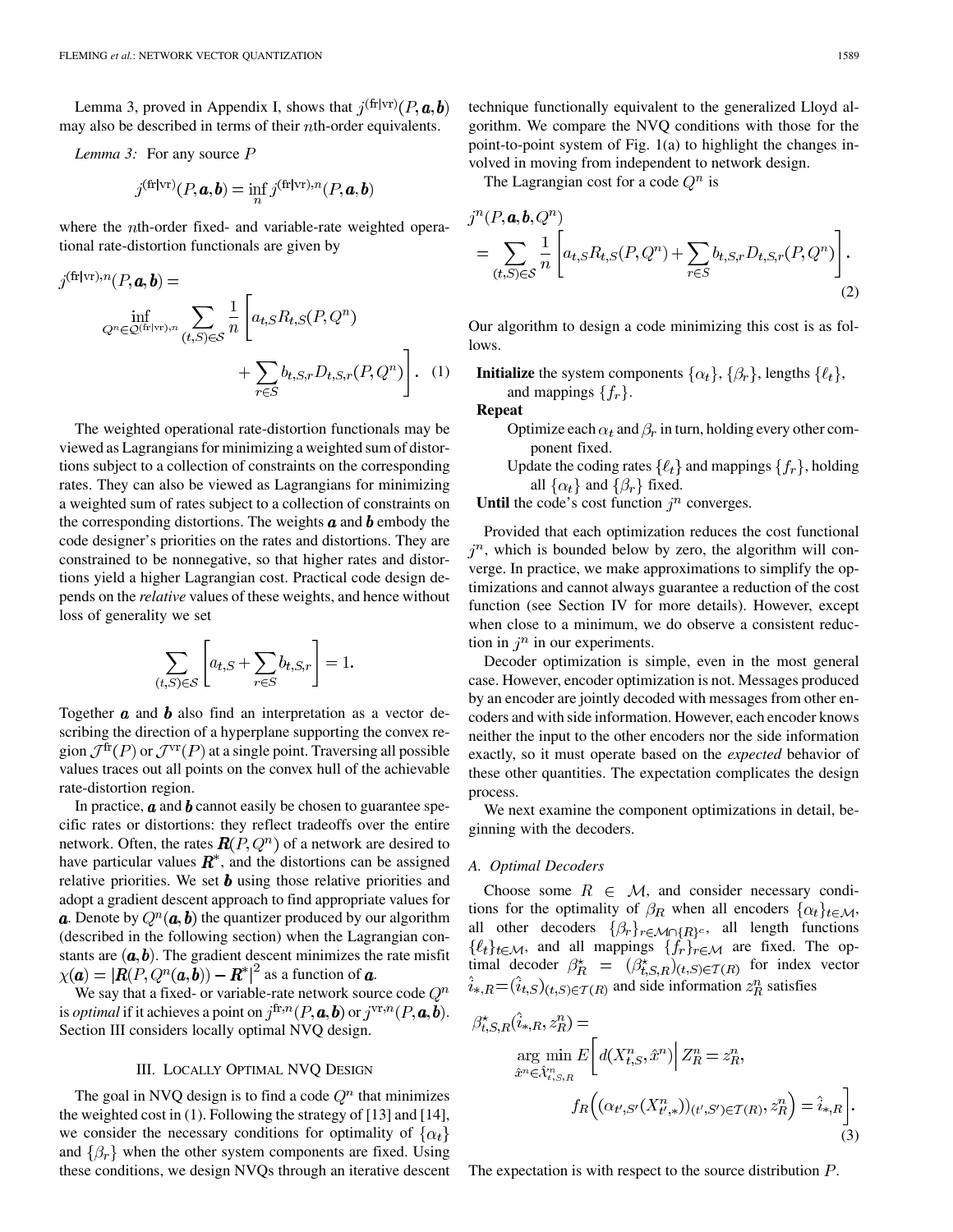The optimal decoder of the point-to-point system, shown in Fig. 1(a), satisfies

$$
\beta_{t,R,R}^*(\hat{i}_{t,R})
$$
\n
$$
= \underset{\hat{x}^n \in \hat{\mathcal{X}}_{t,R,R}^n}{\arg \min} E\left[d(X_{t,R}^n, \hat{x}^n) \middle| f_R(\alpha_{t,R}(X_{t,R}^n)) = \hat{i}_{t,R}\right] \quad (4)
$$

where we have relabeled node 1 as  $t$  and node 2 as  $R$ . In the point-to-point case, the optimal reproduction for  $\hat{i}_{t,R}$  is the vector  $\hat{x}^n \in \hat{\mathcal{X}}_{t,R,R}^n$  that minimizes the expected distortion in the Voronoi cell indexed by  $\hat{i}_{t,R}$ . This Voronoi cell contains all source vectors  $X_{t,R}^n$  such that  $f_R(\alpha_{t,R}(X_{t,R}^n)) = \hat{i}_{t,R}$ . In the network case, the equation takes the same form, but with the Voronoi cell now indexed by a *collection* of indexes  $i_{*,R}$  and the side information  $z_R^n$ .

In general, the optimal network decoder depends on the full distribution  $P$  rather than merely the distribution of the message under consideration. This dependence arises from the joint nature of the decoding process.

We can extend the optimal decoder to allow for channel coding errors.4 The distribution of channel coding errors is assumed to be independent of the sources and side information given the transmitted indexes. We describe the effect of channel errors on the indexes received by decoder  $r$  by the random mapping  $G_r : \mathcal{I}_{*,r} \to \mathcal{I}_{*,r}$ . Indexes  $i_{*,r}$  transmitted by the encoders are transformed into  $G_r(i_{*,r})$  by the channel, and decoded as  $\hat{i}_{*,r} = f_r(G_r(i_{*,r}), z_r^n)$  by the entropy code. The optimal decoder is then given by (5) (at the bottom of the page).

#### *B. Optimal Encoders*

Now choose some  $T \in \mathcal{M}$  and consider necessary conditions for the optimality of  $\alpha_T$  when  $\{\alpha_t\}_{t \in \mathcal{M} \cap \{T\}^c}$ ,  $\{\beta_r\}_{r \in \mathcal{M}}$ ,  $\{\ell_t\}_{t \in \mathcal{M}}$ ,  $\{f_r\}_{r \in \mathcal{M}}$  are fixed. The optimal encoder  $\alpha^{\star}_T(x_{T,\ast}^n)$ 

4By incorporating the stochastic effects of channel coding errors into quantizer design we control the sensitivity of the source code to channel errors. We also allow for quantizer design in the case of a joint source–channel code. Since the source–channel separation theorem does not hold for network coding (see, for example, [\[1](#page-19-0), pp. 448–449]), joint source–channel codes are required for optimal performance in some networks.

 $i_{T,r} \in \mathcal{I}_{T,r}$ 

satisfies the conditions in (6) (at the bottom of the page). Compare this to the equation given in (7) (at the bottom of the page) for optimizing the encoder  $\alpha_T^*(x_{T,r}^n)$  of the point-to-point system. In the point-to-point case (7), the encoder's choice of index  $i_{T,r}$  affects only one reproduction  $X_{T,r,r}$  at only one node r. In the network case (6), the indexes  $\alpha_T(x_{T,*}^n)$ chosen by encoder  $\alpha_T^*$  have a much more widespread impact. As expected, they affect the reproductions for  $X_{T,*}^n$ , but they also affect some reproductions for  $X_{t,*}^n$   $(t \neq T)$  because each decoder  $\beta_r$  jointly maps its set of received indexes to the corresponding vector of reproductions. Thus,  $i_{T,*}$  affects *all* reproductions at any node  $r$  to which  $T$  transmits a message. The minimization considers the weighted distortion over all of these reproductions.

The other major difference between the point-to-point and network equations is the expectation in the distortion term. The encoder in the point-to-point case knows  $X_{T,r,r}$  exactly for any possible choice of  $i_{T,r}$ . This is not true in the network case. For example, suppose encoder  $\alpha_T$  transmits to node r. It does not know any of the indexes received by  $r$  from other nodes, nor the side information available to  $r$ . These unknowns are jointly decoded with the message(s) from  $\alpha_T$  to produce the reproductions at r, and hence  $\alpha_T$  cannot completely determine the reproductions knowing only its own choice of indexes. Encoder  $\alpha_T$ must take a conditional expectation over the unknown quantities, conditioned on all of the information it does know, to determine its best choice of indexes. In (6), the use of capitalization for  $I_{*,r} = (I_{t',S'})_{(t',S') \in \mathcal{T}(r)}$  denotes the fact that for any  $t' \neq T$ ,  $i_{t',S'}$  is unknown to  $\alpha_T$  and must be treated as a random variable. The expectation is taken over the conditional distribution on  $X_{t,S}^n$ ,  $I_{*,r}$ , and the side information  $Z_r^n$  given  $X_{T,*}^n = x_{T,*}^n$  and  $T_{T,*} = i_{T,*}$ . For any  $t' \neq T$ , the distribution on  $I_{t',S'}$  is governed by the corresponding (fixed) encoder  $\alpha_{t'}$ together with the conditional distribution on the inputs to that encoder. Evaluating the conditional expectations in the equation for  $\alpha_T$  is the primary difficulty in implementing the design algorithm, as discussed in Section IV.

We can extend the optimal encoder to allow for channel coding errors, representing their effects by a random mapping

$$
\beta_{t,S,R}^{*}(\hat{i}_{*,R}, z_{R}^{n}) = \underset{\hat{x}^{n} \in \hat{\mathcal{X}}_{t,S,R}^{n}}{\arg \min} E\left[d(X_{t,S}^{n}, \hat{x}^{n})|Z_{R}^{n} = z_{R}^{n}, f_{R}(G_{R}(I_{*,R}), z_{R}^{n}) = \hat{i}_{*,R}\right]
$$
\n
$$
= \underset{\hat{x}^{n} \in \hat{\mathcal{X}}_{t,S,R}^{n}}{\arg \min} \sum_{i_{*,R} \in \hat{\mathcal{X}}_{t,S,R}^{n}} \left(E[d(X_{t,S}^{n}, \hat{x}^{n})|Z_{R}^{n} = z_{R}^{n}, I_{*,r} = i_{*,R}\right]
$$
\n
$$
\cdot \Pr\left(I_{*,R} = i_{*,R}|Z_{R}^{n} = z_{R}^{n}, f_{R}(G_{R}(I_{*,R}), z_{R}^{n}) = \hat{i}_{*,R}\right)\right).
$$
\n
$$
\alpha_{T}^{*}(x_{T,*}^{n}) = \underset{\hat{x}^{n} \in \hat{\mathcal{X}}_{t,S}^{n}}{\arg \min} \left[\sum_{S \in S(T)} a_{T,S}\ell_{T,S}(i_{T,*}) + \sum_{r \in S': S' \in S(T)} b_{t,S,r} E[d(X_{t,S}^{n}, \beta_{t,S,r}(f_{r}(I_{*,r}, Z_{r}^{n}), Z_{r}^{n}))|X_{T,*}^{n} = x_{T,*}^{n}, I_{T,*} = i_{T,*}\right]
$$
\n
$$
\alpha_{T}^{*}(x_{T,r}^{n}) = \underset{\hat{x}^{n}}{\arg \min} [a_{T,r}\ell_{T,r}(i_{T,r}) + b_{T,r,r}d(X_{T,r}^{n}, \beta_{T,r,r}(f_{r}(i_{T,r})))]
$$
\n(7)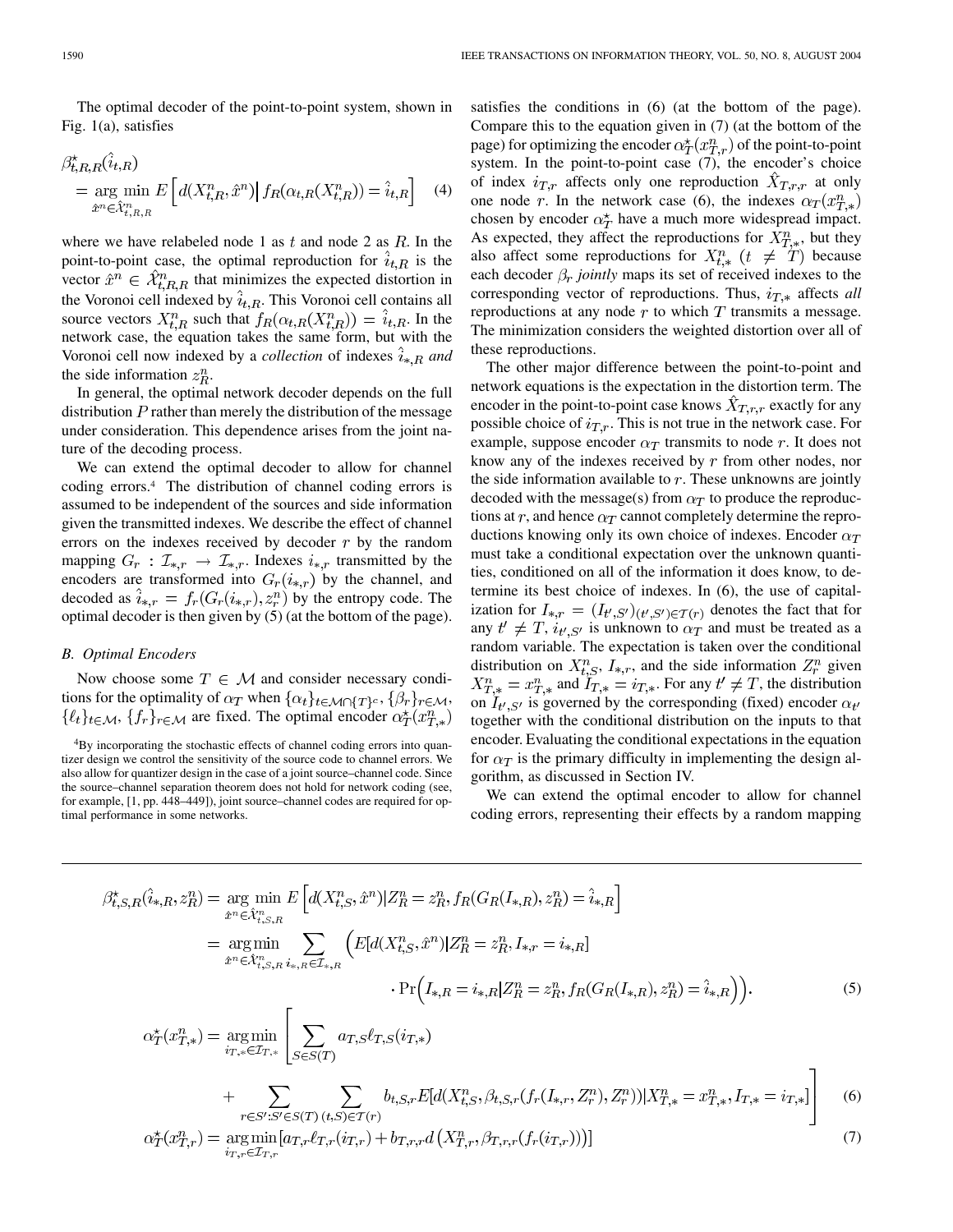$G_r$  as before. The optimal encoder is then given by (8) (at the bottom of the page), where the expectation is over both the source and the channel error distributions.

# *C. Entropy Coding Rates*

We now consider how the state of the art in lossless and near-lossless coding affects entropy-constrained design. Networks fall into three categories in this regard.

First are systems for which there exist practical codes achieving arbitrarily close to the entropy bounds and for which we also know the theoretically optimal codeword lengths. For example, in point-to-point coding (Fig. 1(a)), the entropy bound  $R_{1,2} \geq H(I_{1,2})$  can be approximated using either Huffman or arithmetic coding. In addition, the codeword lengths given by  $\ell_1(i_{1,2}) = -\log_2 p(i_{1,2})$  yield an expected rate equal to  $H(I_{1,2})$  and satisfy Kraft's inequality.<sup>5</sup> For systems in this category (including MR, MD, and two-receiver BC systems), we follow [\[14](#page-19-0)] and design entropy-constrained NVQs using the theoretically optimal lengths.

Second are systems for which we cannot assign theoretical optimal codeword lengths, but we can still design practical lossless codes with rates close to the entropy bounds. This category includes WZ and two-access (2A) systems. Slepian and Wolf [\[6](#page-19-0)] give the achievable rate region for near-lossless coding in a 2A system (the generalization to  $M$ -encoder MA systems appears in [\[43](#page-20-0)]). However, these bounds alone are insufficient to determine the optimal codeword lengths. Generalizations of the point-to-point solution can yield lengths achieving points such as  $(R_{2,1}, R_{3,1}) = (H(I_{2,1}), H(I_{3,1}|I_{2,1}))$  on the boundary of the achievable rate region. However, there is no 2A-equivalent of Kraft's inequality with which to prove that there could exist uniquely decodable codes with those lengths. We turn to practical codes, such as the 2A code in [\[44](#page-20-0)], and use their codeword lengths in entropy-constrained design.

Third are systems for which we cannot assign theoretically optimal codeword lengths and lack techniques for designing optimal codes. For example, in lossless  $M$ -receiver BC coding, even the optimal performance is unknown when  $M > 2$ . However, we can assign theoretical lengths and even design practical codes to achieve rates unobtainable by an independent approach. For systems in this category (which includes the three-node network of Fig. 3), we use the best known achievable rates, practical or theoretical, in the entropy constraint. Improved entropy constraints for these systems will likely become available as the field of lossless network source coding develops.

5As in [\[14](#page-19-0)], we allow nonintegral codeword lengths in our entropy constraints.



Fig. 4. The 2AWZ network.

If we assume that the near-lossless entropy codes achieve their asymptotic error probability of zero and that the distortion measure cannot be infinite, then there is no need to consider the increase in distortion resulting from entropy coding errors. For practical codes, which have a small but nonzero probability of error, the distortion increase should be taken into account in the near-lossless code optimization. This distortion increase is easily calculated in the case of squared-error distortion, for which an error that results in reproduction  $\hat{x}'$  instead of  $\hat{x}$  generates an additional distortion  $(\hat{x} - \hat{x}')^2$  that is independent of the source distribution or training set. For distortion measures other than squared error, the distortion caused by an error must be calculated using the training set and the fixed encoders and decoders. The near-lossless design algorithm presented in [[44\]](#page-20-0) minimizes a weighted sum of rate and probability of error, but it can easily be altered to weigh each error by the expected distortion it generates as opposed to simply the error probability. This then ensures that our entropy code optimization is conducted with the same priorities as the quantizer design and will never result in an increased Lagrangian cost.

### *D. Network Scalability*

Scalability is a key issue for some network source coding applications. If we train a code for a particular network, but that network is then altered by adding or deleting a node, how much code redesign is required to accommodate the change?

Starting with the WZ system of Fig. 1(d), consider adding a third node that describes a new source  $X_{3,1}$  to the decoder at node 1. This yields a 2A system with side information at the decoder (a 2AWZ system), as depicted in Fig. 4. We describe two options for updating the code. In the first, the encoder at node 2 stays the same, the decoder retains its previous codebook for jointly decoding  $(\hat{i}_{2,1}, Z_1)$ , and we train a new conditional codebook for decoding  $i_{3,1}$ , conditioned on  $(i_{2,1}, Z_1)$ . This greedy approach allows us to keep our previous system intact and simply add a new component. However, the correlation between  $X_{3,1}$  and  $X_{2,1}$  is exploited only in the decoding of  $X_{3,1}$  and not  $X_{2,1}$ . Optimally exploiting the correlation so as to minimize our Lagrangian cost (2) requires a second, global

$$
\alpha_T^{\star}(x_{T,\ast}^n) = \underset{i_{T,\ast} \in \mathcal{I}_{T,\ast}}{\arg \min} \left[ \sum_{S \in S(T)} a_{T,S} \ell_{T,S}(i_{T,\ast}) + \sum_{r \in S': S' \in S(T)} b_{t,S,r} E[d(X_{t,S}^n, \beta_{t,S,r}(f_r(G_r(I_{\ast,r}), Z_r^n), Z_r^n)) | X_{T,\ast}^n = x_{T,\ast}^n, I_{T,\ast} = i_{T,\ast}] \right].
$$
\n(8)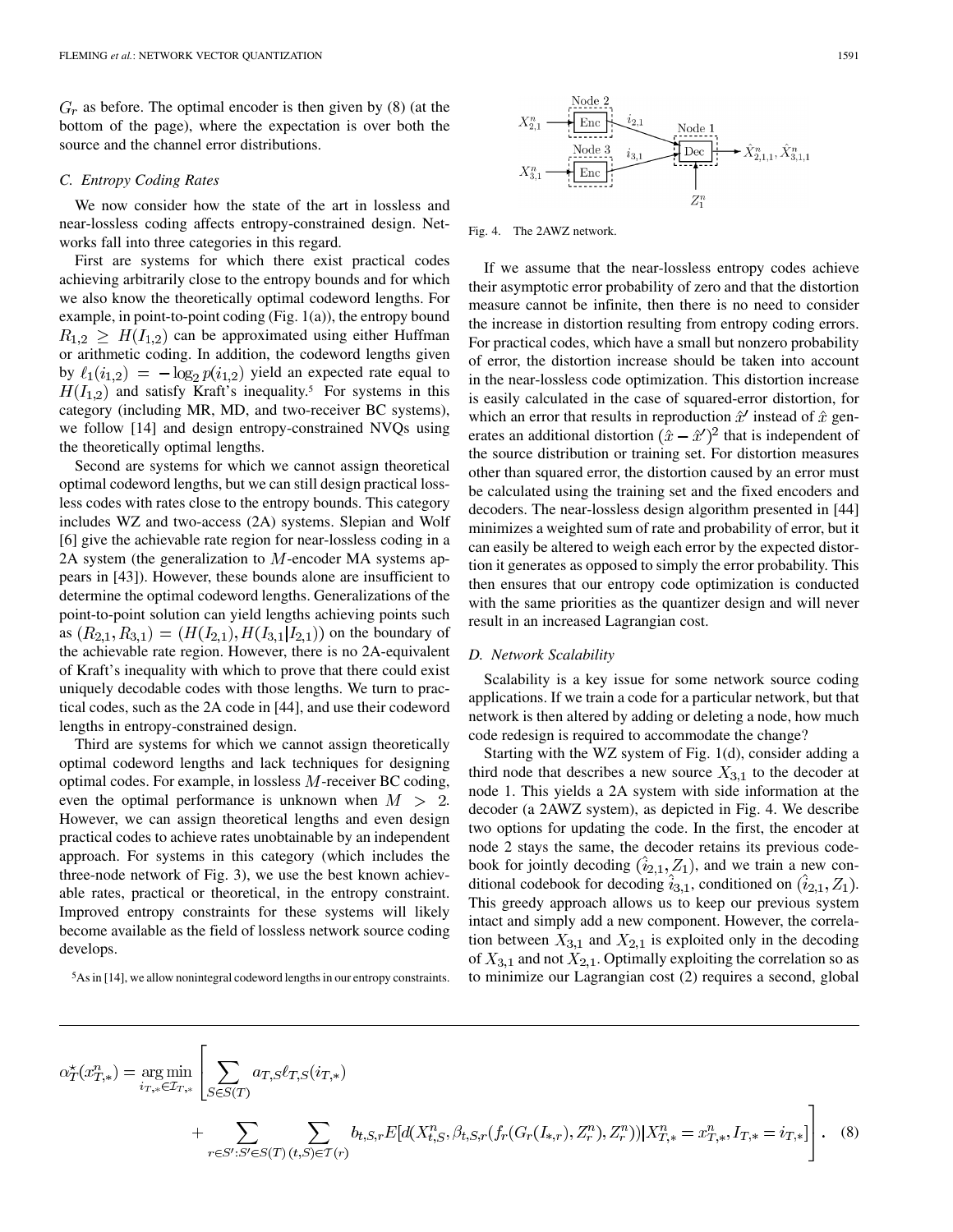approach, in which we extend the original WZ codebook to jointly decode all three inputs  $(\hat{i}_{2,1}, \hat{i}_{3,1}, Z_1)$ . For this, the whole system must be retrained.

Now consider deleting node 2 from the 2A system of Fig. 4, so that the decoder no longer receives  $\hat{i}_{2,1}$ . We can form a new decoder from the existing one by simply averaging over the various codewords for different values of  $i_{2,1}$ , for each fixed  $(i_{3,1}, Z_1)$ . Provided that the existing decoder cells are convex with respect to  $i_{2,1}$ , this is a good strategy. Otherwise, global retraining is necessary.

These cases exemplify canonical network alterations: we can form a new code with little cost by making local, greedily designed component additions or subtractions, or we can aim for optimal performance by retraining the entire network at a greater cost.

## IV. IMPLEMENTATION

In this section, we consider the implementation of the design algorithm. We focus on practical evaluation of the terms in the optimality conditions represented by (3) and (6) from the previous section. We also discuss the use of side information at the decoders.

In practice, we optimize our codes with respect to a training data set. A key assumption of that approach is that the empirical joint distribution of the training set is close to the true joint source distribution. Under this assumption, the training set allows us to evaluate the expectations required to optimize the encoders and decoders of the network.

Several experimental results in Section V assume that the entropy codes achieve their asymptotic bound of error probability zero. This does not imply that  $f_r(i_{*,r}, z_r^n) = i_{*,r}$ . Nonidentity mappings must be used to deal with empty cells that arise during training. In designing a point-to-point VQ, there may be training iterations in which no training vectors are mapped to a particular Voronoi cell because its codeword is not the nearest neighbor of any of the training vectors. In entropy-constrained VQ (ECVQ), such cells are removed from consideration by associating with their index an infinite rate. Thus, an encoder designed to minimize  $aD + bR$  for some  $b > 0$  never uses that index. The same empty cell phenomenon occurs in network coding. However, in an MA system, a decoder cell is jointly indexed by two or more encoder indexes. Rates are not associated with individual cells, but with each separate index. Even if index pair  $(i, j)$  corresponds to an empty cell, this does not mean that either  $i$  or  $j$ individually should be assigned infinite rate (this should happen to index i, for instance, only if all cells  $(i, \cdot)$  were to become empty). Since we cannot, in general, remove cells from consideration by altering their rate, and since the encoders work independently, it is possible that an empty cell may inadvertently be indexed. This must be avoided, since to save rate we usually do not require that the entropy code preserve the indexes of empty cells. In practice, we begin by assuming that no cells are empty, and as cells do become empty we merge each of them with a full neighboring cell (when side information  $z^n$  is present, we can choose a different merging for each  $z^n$ ). The cell merging is incorporated into the entropy code to allow a saving in rate. Any reference to an empty cell is redirected to the nonempty neighbor, and this redirection is made known to the encoders through the mappings  $\{f_r\}$ . As in ECVQ, no cells that become empty are ever filled again; training vectors mapped to an empty cell indexed by  $(i_2, i_3)$  are always redirected to the appropriate nonempty neighbor  $f_r(i_2, i_3, z^n)$ . Thus,  $f_r(i_2, i_3, z^n)$ fills a dual role of handling both empty cells (in a "once empty always empty" manner) and near-lossless coding errors.

The terms in the optimality condition for a network decoder (3) are no more difficult to evaluate than those for the point-topoint decoder (4). For the point-to-point decoder, optimization trains each codeword using the set of training vectors falling into that codeword's Voronoi cell. For example, when the distortion measure is a squared error, evaluating the expectation in (4) places each codeword at the mean value of its associated training vectors. Network decoder optimization (3) requires no change in approach.

The difficulties in NVQ design arise in the optimization of the network encoders. In point-to-point VQ, encoder optimization is implemented through a nearest neighbor search: the encoder chooses the index  $i_{T,r}$  that minimizes the Lagrangian in (7). In NVQ design, we again search over all possible encoder indexes, but computing the Lagrangian in (6) may require the evaluation of a conditional expectation. We divide network encoders into two types, one for which the conditional expectation is necessary and one for which it is not. Each encoder's type is determined by the nature of the decoders it transmits to. We call any decoder that uses side information, or that receives messages from two or more encoders, a *joint* decoder. We call all other decoders *individual* decoders.

A *Type I* encoder transmits messages only to individual decoders. Type I encoders know exactly the reproductions associated with each possible index choice, and hence no conditional expectation is necessary. Optimization of Type I encoders is done via a straightforward nearest neighbor search in the same way as point-to-point encoder optimization.

A *Type II* encoder transmits to one or more joint decoders. Since it lacks some of the information used by the joint decoders, a Type II encoder cannot determine the decoders' reproductions. Its optimization therefore requires a conditional expectation over the unknown messages or side information at each joint decoder. The discussion that follows illustrates the implementation of Type II encoders using two examples. The first is a 2A system with side information at the decoder (the 2AWZ system). The second is a three-node network, which adds the additional complication of having Type II encoders that transmit to more than one joint decoder.

In addition to the implementation of Type II encoders, the 2AWZ example addresses the use of side information at a network decoder and the initialization of the components of a network system. The discussion generalizes from 2AWZ to arbitrary networks.

# *A. Two-User Multiple Access With Side Information (2AWZ)*

We here discuss Type II encoder implementation, the use of side information, and initialization methods for the 2AWZ network shown in Fig. 4. The two encoders  $\alpha_2 : \mathcal{X}_{2,1}^n \to \mathcal{I}_{2,1}$  and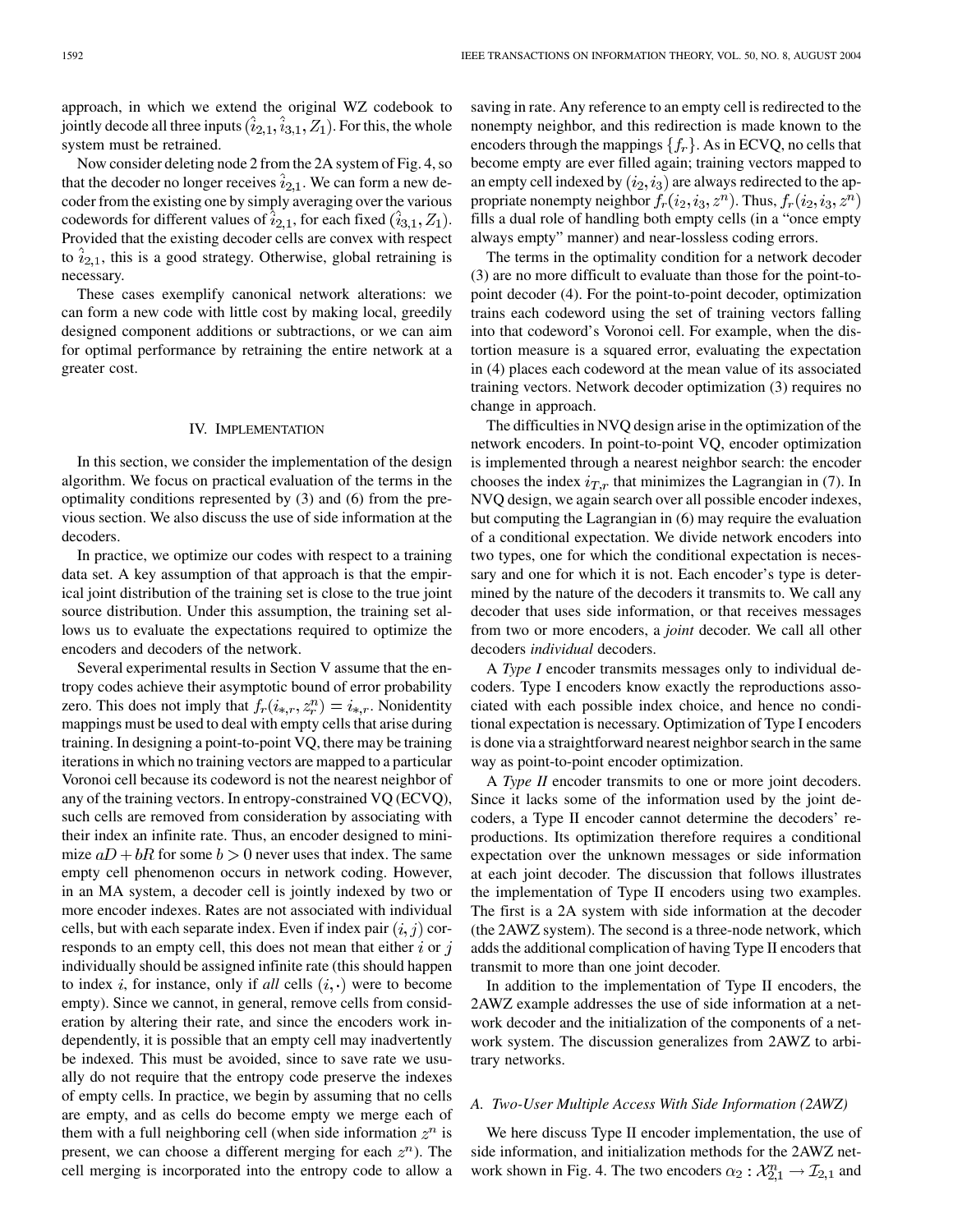$\alpha_3$ :  $\mathcal{X}_{3,1}^n \rightarrow \mathcal{I}_{3,1}$  operate on sources  $X_{2,1}^n$  and  $X_{3,1}^n$ , respectively, to produce indexes  $i_{2,1}$  and  $i_{3,1}$ . The decoder

$$
\beta_1 : \mathcal{I}_{2,1} \times \mathcal{I}_{3,1} \times \mathcal{Z}_1^{\ n} \to \hat{\mathcal{X}}_{2,1,1}^n \times \hat{\mathcal{X}}_{3,1,1}^n
$$

jointly decodes the corresponding received indexes

$$
(i_{2,1,1}, i_{3,1,1}) = f_1(i_{2,1}, i_{3,1}, z_1^n)
$$

using side information  $z_1^n$ . We denote the decoder reproductions individually as

$$
\beta_{2,1,1}(\hat{i}_{2,1,1},\hat{i}_{3,1,1},z_1^n)=\hat{x}_{2,1,1}^n
$$

and

$$
\beta_{3,1,1}(\hat{i}_{2,1,1},\hat{i}_{3,1,1},z_1^n) = \hat{x}_{3,1,1}^n
$$

We assume that  $(X_{2,1}^n, X_{3,1}^n, Z_1^n)$  are dependent random variables. For notational convenience, we use  $Z_1^n$  and  $Z^n$  interchangeably.

For now, assume that  $\mathcal{Z}^n$  is discrete and that  $|\mathcal{Z}^n|$  is small, so that the total number of possible decoder codewords,  $|\mathcal{I}_{2,1}||\mathcal{I}_{3,1}||\mathcal{Z}^n|$ , is significantly smaller than the size of the training set. Later, we discuss how to work with a large or continuous  $\mathcal{Z}^n$ .

*1) Encoder Implementation:* Considering  $\alpha_2$  and rewriting the expectations from (6) in terms of sums over the sets  $\mathcal{I}_{3,1}$  and  $\mathcal{Z}^n$  gives

 $\Gamma$ 

$$
\alpha_2^{\star}(x_{2,1}^n) = \arg\min_{i_{2,1}} \left[ a_{2,1} | \ell_2(i_{2,1})| \right.
$$
  
+ 
$$
\sum_{i_{3,1}} \sum_{z^n} \Pr(\alpha_3(X_{3,1}^n) = i_{3,1}, Z^n = z^n | X_{2,1}^n = x_{2,1}^n)
$$
  
 
$$
\cdot (b_{2,1,1} d(x_{2,1}^n, \beta_{2,1,1} (f_1(i_{2,1}, i_{3,1}, z^n), z^n)) + b_{3,1,1} E \left[ d(X_{3,1}^n, \beta_{3,1,1} (f_1(i_{2,1}, i_{3,1}, z^n), z^n)) \right]
$$
  

$$
X_{2,1}^n = x_{2,1}^n, \alpha_3(X_{3,1}^n) = i_{3,1}, Z^n = z^n] \Bigg]. \tag{9}
$$

An analytical model for the source distribution is generally unavailable, so we estimate  $Pr(\alpha_3(X_{3,1}^n) = i_{3,1}, Z^n = z^n | x_{2,1}^n)$ and the expectation over  $X_{3,1}^n$  using the training data. Since the alphabet  $\mathcal{X}_{2,1}^n$  is in general very large (e.g.,  $|\mathcal{X}_{2,1}^4| = 256^4$  for an 8-bit greyscale image and VQ dimension 4), the number of conditional probability terms to be estimated is very large. Given a limited training set size, possible estimation techniques use kernels, histograms, and combinations of the two [[45\]](#page-20-0). We here use histograms due to their low computational complexity. We partition  $\mathcal{X}_{2,1}^n$  into a finite number of bins and estimate conditional distributions over  $\mathcal{I}_{3,1} \times \mathcal{Z}^n$  for each bin. Denote by  $\delta_2$ :  $\mathcal{X}_{2,1}^n \rightarrow \mathcal{K}_{2,1} = \{1,\ldots,|\mathcal{K}_{2,1}|\}$  the function that maps a sample  $x_{2,1}^n$  to the index  $k_{2,1}$  of its corresponding histogram bin.

Denote by  $\Gamma = \{(x_{2,1}^n, x_{3,1}^n, z^n)\}\$ the *list*<sup>6</sup> of training vectors, and define

$$
\Gamma(k_{2,1}, i_{3,1}, z^n) = \{ (x_{2,1}^{\prime n}, x_{3,1}^{\prime n}, z^{\prime n}) \in \Gamma : \delta_2(x_{2,1}^{\prime n}) = k_{2,1},
$$
  

$$
\alpha_3(x_{3,1}^{\prime n}) = i_{3,1}, z^{\prime n} = z^n \}
$$
  

$$
\Gamma(k_{2,1}) = \{ (x_{2,1}^{\prime n}, x_{3,1}^{\prime n}, z^{\prime n}) \in \Gamma : \delta_2(x_{2,1}^{\prime n}) = k_{2,1} \}.
$$

 $6\Gamma$  is defined as a list rather than a set, because any training vector that appears multiple times in  $\Gamma$  should be counted multiple times in any list size or sum calculation.

We estimate  $Pr(\alpha_3(X_{3,1}^n) = i_{3,1}, Z^n = z^n | x_{2,1}^n)$  in (9) by replacing the condition on  $x_{2,1}^n$  with a condition on  $\delta_2(x_{2,1}^n)$  giving

$$
\Pr(\alpha_3(X_{3,1}^n) = i_{3,1}, Z^n = z^n | x_{2,1}^n)
$$
  
\n
$$
\approx \Pr(\alpha_3(X_{3,1}^n) = i_{3,1}, Z^n = z^n | \delta_2(x_{2,1}^n))
$$
  
\n
$$
= \frac{\left| \Gamma(\delta_2(x_{2,1}^n), i_{3,1}, z^n) \right|}{\left| \Gamma(\delta_2(x_{2,1}^n)) \right|}
$$

which we evaluate from the training data using the current (fixed)  $\alpha_3$ . We evaluate the expectation over  $X_{3,1}^n$  using the known mappings (from the previous optimization7 ) for all of the training vectors.

*2) Convergence:* In the preceding discussion, we make approximations that allow us to reduce the number of conditional distributions to be estimated. These approximations represent a deviation from the optimal encoder as specified by the design equations, and, as a result, convergence of the algorithm is no longer guaranteed (although it is observed in practice given a training set of appropriate size). We now show that by altering our cost function, convergence can be guaranteed at the cost of some performance degradation.

Let 
$$
K_{2,1} = \delta_2(X_{2,1}^n)
$$
 and  $K_{3,1} = \delta_3(X_{3,1}^n)$ . Suppose  
\n $X_{2,1}^n \to K_{2,1} \to K_{3,1} \to X_{3,1}^n$   
\n $(X_{2,1}^n, X_{3,1}^n) \to (K_{2,1}, K_{3,1}) \to Z^n$ 

where  $X \rightarrow Y \rightarrow Z$  specifies that  $(X, Y, Z)$  forms a Markov chain. Then our approximation of conditioning on  $k_{2,1} = \delta_2(x_{2,1}^n)$  and  $k_{3,1} = \delta_3(x_{3,1}^n)$  becomes exact, and we can implement the optimal encoder exactly. These Markov properties do not hold in general, but by building a probability model in which they are forced to hold, we get a design algorithm that is guaranteed to converge. For any source distribution  $P(x_{2,1}^n, x_{3,1}^n, z^n, k_{2,1}, k_{3,1})$ , there exists a corresponding distribution  $\hat{P}(x_{2,1}^n, x_{3,1}^n, z^n, k_{2,1}, k_{3,1})$  that satisfies the Markov properties, where

$$
\begin{aligned} P(x_{2,1}^n, x_{3,1}^n, z^n, k_{2,1}, k_{3,1}) &= P(x_{2,1}^n) P(k_{2,1}|x_{2,1}^n) \\ &\times P(k_{3,1}|k_{2,1}) P(x_{3,1}^n|k_{3,1}) \\ &\times P(z^n|k_{2,1}, k_{3,1}). \end{aligned}
$$

Define a new cost function  $\hat{j}^n(\hat{P}, a, b, Q^n)$  that differs from  $j^{n}(P, \mathbf{a}, \mathbf{b}, Q^{n})$  in (2) in that we take expectations with respect to  $\hat{P}$  rather than  $P$ <sup>8</sup>. Thus,  $\hat{j}^n$  gives the expected system performance with respect to  $\hat{P}$ , where  $\hat{P}$  has the properties we desire. Both the optimal encoders and the optimal decoder for  $\hat{j}^n$  can be implemented exactly (in a computationally feasible manner), and hence convergence is guaranteed. However, the code is now optimized with respect to  $P$  rather than the true distribution  $P$ , and it does not perform as well in practice as a code designed with the nonconvergent algorithm on  $P$ , as shown by the experimental results in Sections V-A and V-B.

We give two examples to build intuition of how enforcement of the Markov property alters the joint distribution. For simplicity, we omit the side information.

<sup>7</sup>All components except  $\alpha_2$  are held fixed from the previous optimization.

<sup>8</sup>In (2), we take expectations over a distribution of the form  $P(x_{2,1}^n, x_{3,1}^n, z^n)$ . This can easily be extended to the form  $P(x_{2,1}^{\pi^*}, x_{3,1}^{\pi^*}, z^n, k_{2,1}, k_{3,1})$ , since  $k_{2,1}$  and  $k_{3,1}$  are deterministic functions of  $x_{2,1}^n$  and  $x_{3,1}^n$ .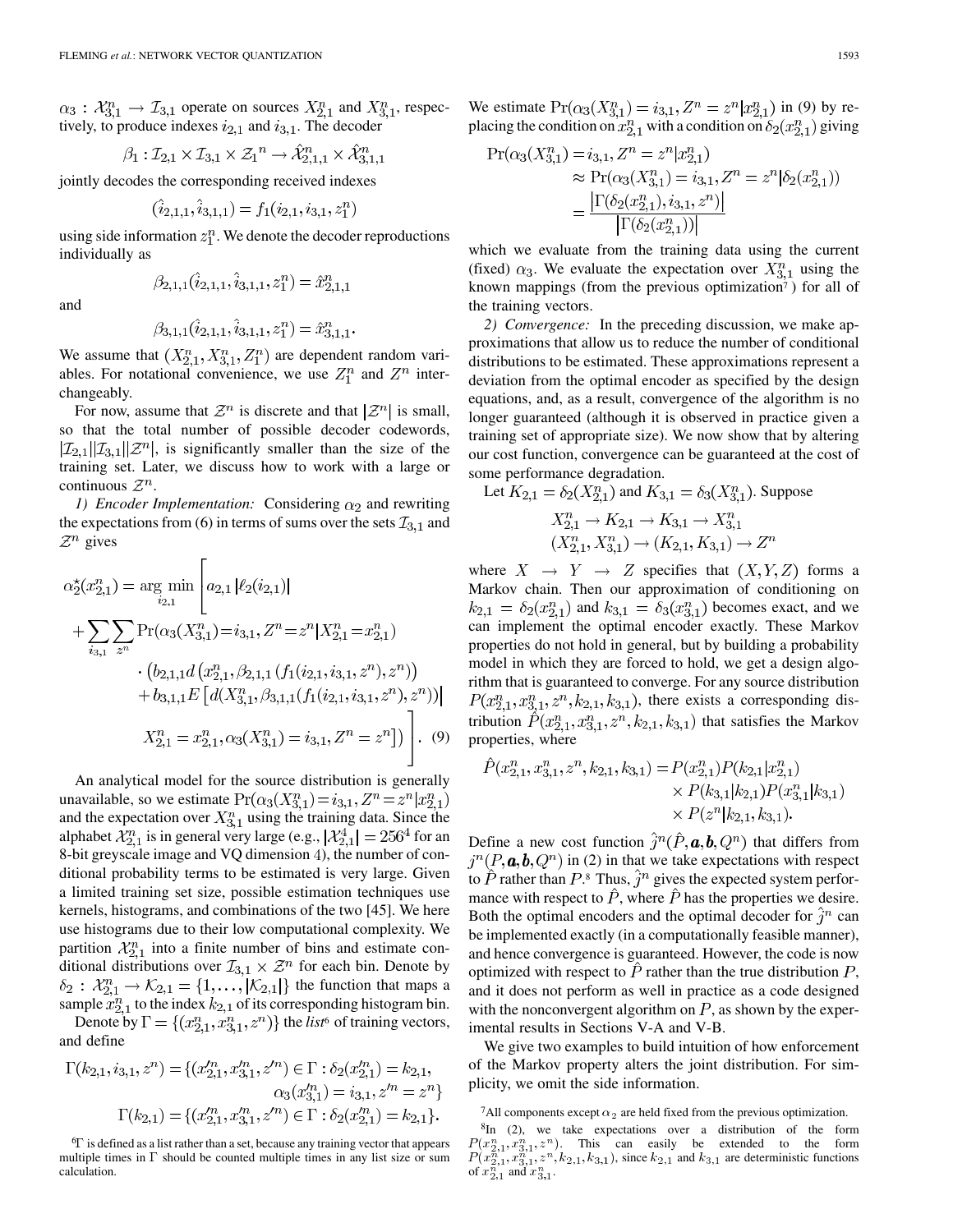TABLE I APPLICATION OF THE MARKOV CONSTRAINT TO A PAIR OF GAUSSIAN SOURCES

| $x_{2,1}\backslash x_{3,1}$ | $x_{3,1} \leq 0$                                     | $x_{3,1} > 0$                  |  |  |  |
|-----------------------------|------------------------------------------------------|--------------------------------|--|--|--|
|                             | $x_{2,1} > 0 \parallel (2-\eta)P(x_{2,1})P(x_{3,1})$ | $\eta P(x_{2,1}) P(x_{3,1})$   |  |  |  |
| $x_{2,1} \leq 0$            | $\eta P(x_{2,1}) P(x_{3,1})$                         | $(2-\eta)P(x_{2,1})P(x_{3,1})$ |  |  |  |



Fig. 5. A discrete Markov constraint example. (a) The distribution P, uniform (a) (b) (c) (d) (d)<br>Fig. 5. A discrete Markov constraint example. (a) The distribution P, uniform<br>over an ellipse. (b)–(d)  $\hat{P}$  for  $|K_{2,1}| = |K_{3,1}| = K$  when: (b)  $K = 2^1$ , (c)  $K = 2^3$ , (d)  $K = 2^5$ .

Let vector  $(X_{2,1}, X_{3,1})$  be Gaussian with mean 0, variance 1, and correlation  $\rho$ , i.e.,

$$
P(x_{2,1}, x_{3,1}) = \frac{1}{2\pi(1-\rho^2)} \exp\left(-\frac{x_{2,1}^2 + 2\rho x_{2,1} x_{3,1} + x_{3,1}^2}{2(1-\rho^2)}\right)
$$

giving marginals

$$
P(x_{2,1}) = (1/\sqrt{2\pi}) \exp(-x_{2,1}^2/2)
$$

and

$$
P(x_{3,1}) = (1/\sqrt{2\pi})\exp(-x_{3,1}^2/2).
$$

We consider scalar quantization  $(n = 1)$  and allocate one bit to each of  $k_{2,1}$  and  $k_{3,1}$ . Choose  $\delta_2(x) = \delta_3(x) = 1(x > 0)$ , where  $1(\cdot)$  is the indicator function, and let

$$
\eta = 4 \int_0^\infty \int_0^\infty P(x_{2,1}, x_{3,1}) dx_{2,1} dx_{3,1}.
$$

Then  $\hat{P}$  for the four possible values of  $(k_{2,1}, k_{3,1})$  is given by Table I. It is a weighted product of the marginals of  $P$ . The weights, which reflect the correlation, are such that the integral over each quadrant is the same for  $\hat{P}$  and  $P$ . For independent sources,  $\rho = 0$ ,  $\eta = 1$ , and we find  $P = \hat{P}$ . For highly correlated sources with  $\rho \approx 1$ , we have  $\eta \approx 2$ , and  $\ddot{P}$  smears the positive correlation over the first and third quadrants. The second and fourth quadrants have little or no probability mass, consistent with the original distribution.

In general,  $P$  is a weighted product of the marginals of  $P$ in which the weighting can be different for different values of  $(K_{2,1}, K_{3,1})$ . As  $|K_{2,1}|$  and  $|K_{3,1}|$  grow,  $\hat{P}$  more closely resembles  $P$ . Fig. 5 illustrates this point for a discrete distribution on a square grid with  $|\mathcal{X}_{2,1}| = |\mathcal{X}_{3,1}| = 2^7$   $(n = 1$  as before). The original uniform distribution (Fig. 5(a)) is approximated to greater accuracy (Fig. 5(b)–(d)) by increasing  $|\mathcal{K}_{2,1}|$  and  $|\mathcal{K}_{3,1}|$ .

For our experiments we use 8-bit greyscale images at dimension 4, with  $|\mathcal{X}_{2,1}^4| = |\mathcal{X}_{3,1}^4| = 2^{32}$  and  $|\mathcal{K}_{2,1}| = |\mathcal{K}_{3,1}| \approx 2^9$ . Thus,  $\ddot{P}$  will only coarsely model the source correlation, but this appears to be sufficient for the particular sources and rates that we use in the experiments.

*3) Initialization:* The first step in implementing generalized Lloyd design is to initialize the system encoders and decoders. Since iterative descent design can at best give only a locally optimal solution, initialization can have a significant impact on final performance.9 When theory suggests a useful structure for a codebook, we make use of it in initialization. Here we outline two initialization methods. One is based on point-to-point coding methods and is suitable for weakly correlated sources and side information; the other is based on the binning structure used by practical distributed codes [[31\]](#page-20-0), [[37\]](#page-20-0) (mirroring the binning structure used to prove the Slepian–Wolf theorem for lossless coding) and is suitable for strongly correlated sources and side information. For both approaches we initialize the entropy codes with the codeword lengths used for fixed-rate coding, and with identity mappings  $\{f_r\}$ . Consequently, we equate  $\hat{i}_{*,r}$  with  $i_{*,r}$  in the following discussion on quantizer initialization.

In the point-to-point method, we design a codebook with cells convex with respect to each of  $i_{2,1}$  and  $i_{3,1}$ . We begin by designing a point-to-point VQ for each of  $X_{2,1}^n$  and  $X_{3,1}^n$ . We initialize the network encoders  $\alpha_2$  and  $\alpha_3$  as the corresponding point-to-point encoders. If there were no side information, we could construct the joint decoder by simply taking the cross product of the two point-to-point codebooks. With side information, we need to specify  $|\mathcal{Z}^n|$  initial codewords for each  $(i_{2,1}, i_{3,1})$  pair. Using the point-to-point encoders, we partition the training set into lists  $\Gamma(i_{2,1}, i_{3,1}, z^n)$ , where

$$
\Gamma(i_{2,1}, i_{3,1}, z^n) = \{ (x_{2,1}^m, x_{3,1}^m, z^m) \in \Gamma : \alpha_2(x_{2,1}^m) = i_{2,1}, \alpha_3(x_{3,1}^m) = i_{3,1}, z^m = z^n \}.
$$

We then initialize the decoder  $\beta_1$  by setting each  $\beta_{2,1,1}(i_{2,1},i_{3,1},z^n)$  and  $\beta_{3,1,1}(i_{2,1},i_{3,1},z^n)$  to be the centroids (with respect to the appropriate distortion measures) of the list  $\Gamma(i_{2,1}, i_{3,1}, z^n)$ .

For sources and side informations with high correlations, we use a binning structure. The resulting codebook has cells that are nonconvex for a given  $i_{2,1}$  and  $i_{3,1}$ : noncontiguous regions of one source alphabet can be quantized to the same index, and the decoder relies on the other source and the side information to distinguish the correct region. The set of noncontiguous regions assigned to a particular index is called a *coset*. For the WZ system, in which source  $x_{3,1}^n$  does not appear, we can create a binning structure with  $2^{r_c} \leq |\mathcal{Z}^n|$  cosets starting with a quantizer that maps each  $z^n$  into one of  $2^{r_c}$  different values and a lattice-based codebook for source  $x_{2,1}^n$  at rate  $R_{2,1}$ . We translate the lattice by small amounts (less than or equal to half the distance between adjacent lattice points) in  $2^{r_c}$  different directions; the images of a lattice point under the different translations are allocated to different cosets. Each individual coset consists of a translated copy of the original lattice.10 For an MA code, the

<sup>&</sup>lt;sup>9</sup>A variety of annealing techniques have been applied to traditional VO design (e.g., [[46\]](#page-20-0), [[47\]](#page-20-0)) in an attempt to address the local optimality problem. These techniques can be generalized to NVQ design. While several authors have conjectured that these techniques yield global optima, this conjecture remains unproven.

<sup>10</sup>An alternative to obtaining the cosets by translation is to encode the source using the original lattice, then partition the training vectors mapped to a particular lattice point into  $2^{r_c}$  sets using their quantized  $z^n$  values, and initialize as described in the low correlation method.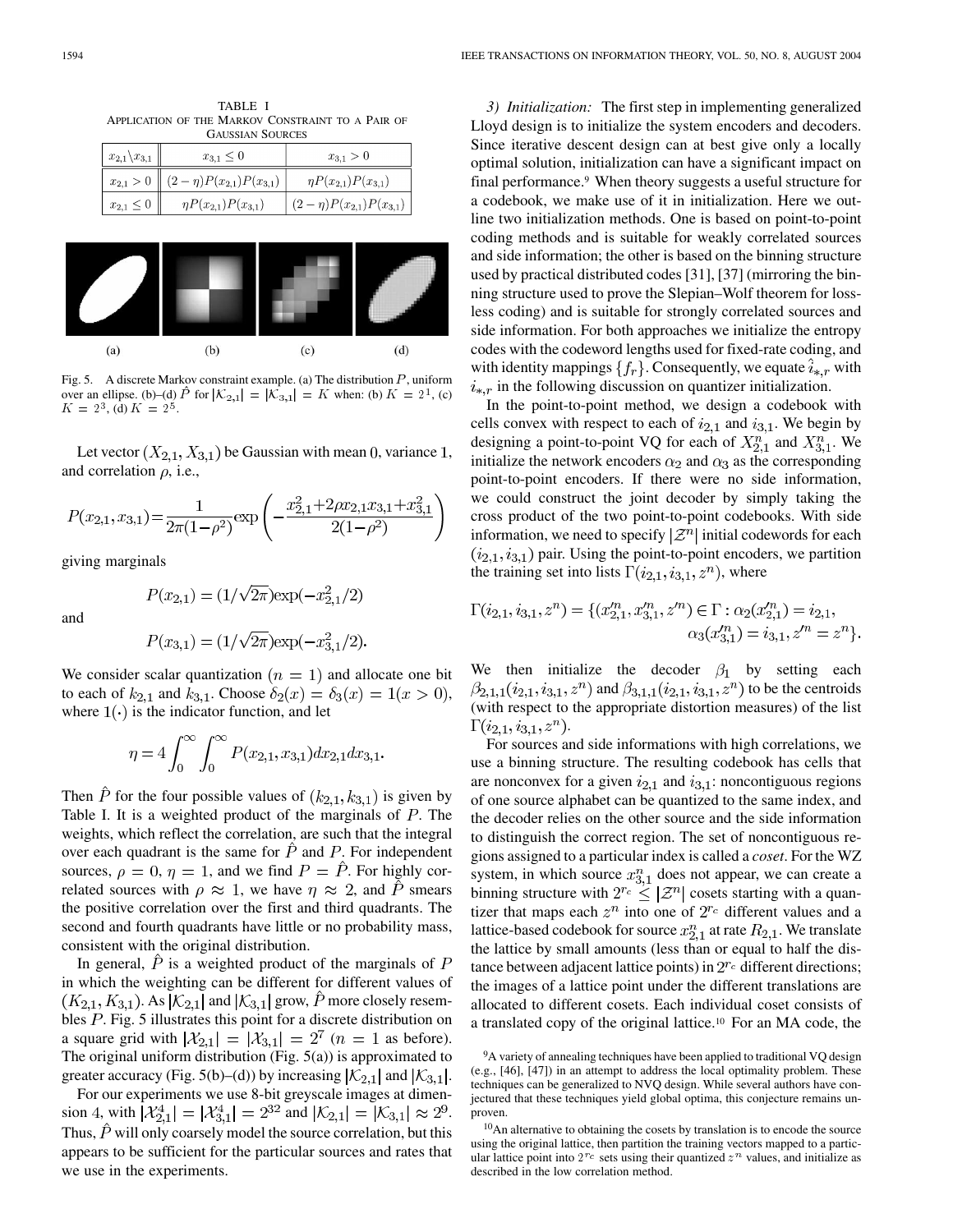base lattice is formed from a cross product of lattices for each of the individual sources.

While our design algorithm can produce optimized VQs with a binning structure, we have not observed it to do so if a binning structure was not used in initialization.

*4) Detailed Side Information:* The previous discussion assumes  $|\mathcal{Z}^n|$  is small. When  $|\mathcal{Z}^n|$  is large or  $\mathcal Z$  is continuous, the number of decoder codewords required prohibits a practical implementation as above. We solve this problem by coarsely quantizing the side information before it is given to the decoder. The quantized side information is denoted by an index  $k_Z \in \mathcal{K}_Z = \{1, 2, \dots, |\mathcal{K}_Z|\}$ , and we redefine  $\beta_1$  so that

$$
\beta_1: \mathcal{I}_{2,1} \times \mathcal{I}_{3,1} \times \mathcal{K}_Z \to \tilde{\mathcal{X}}_{2,1,1}^n \times \tilde{\mathcal{X}}_{3,1,1}^n
$$

instead of

$$
\beta_1: \mathcal{I}_{2,1} \times \mathcal{I}_{3,1} \times \mathcal{Z}^n \to \mathcal{X}_{2,1,1}^n \times \mathcal{X}_{3,1,1}^n.
$$

We allow a different quantization for each pair of received indexes  $(i_{2,1}, i_{3,1})$ , and denote by  $\delta_Z : \mathcal{I}_{2,1} \times \mathcal{I}_{3,1} \times \mathcal{Z}^n \to \mathcal{K}_Z$ the quantizer encoder that determines  $k_Z$  given received index pair  $(i_{2,1}, i_{3,1})$  and side information  $z^n$ . The quantizer codewords are denoted  $\{\phi_Z(i_{2,1}, i_{3,1}, k_Z)\}_{k_Z=1}^{KZ}$ , and are initialized by clustering on the set of training vectors

$$
\Gamma(i_{2,1}, i_{3,1}) = \{ (x_{2,1}^{\prime n}, x_{3,1}^{\prime n}, z^{\prime n}) : \alpha_2(x_{2,1}^{\prime n}) = i_{2,1}, \alpha_3(x_{3,1}^{\prime n}) = i_{3,1}, z^{\prime n} \in \mathcal{Z}^n \}.
$$

We create  $|K_Z|$  clusters from this list, number the clusters from 1 to  $K_Z$ , and set the decoder codewords  $\beta_{2,1,1}(\hat{i}_{2,1}, \hat{i}_{3,1}, k_Z)$  and  $\beta_{3,1,1}(\hat{i}_{2,1},\hat{i}_{3,1},k_Z)$  as the centroids of the appropriate cluster.

Quantizing the side information is a practical rather than an optimal strategy. However, provided the quantization is of a significantly higher rate than that used for the source messages, we can capture essentially all of the correlation between the source messages and side information. The experimental results of Section V-A suggest that on practical data sets we can keep  $|\mathcal{K}_Z|$  (and hence the number of decoder codewords) small, while paying little or no penalty in rate-distortion performance.

## *B. A General Three-Node Network*

In this subsection, we use the example of a general three-node network to discuss the implementation of a Type II encoder that transmits to more than one other node.

Consider the implementation of the design conditions for encoder 2 for the three-node network shown in Fig. 3. Encoder 2 participates in two 2AWZ subsystems: it cooperates with encoder 3 to send information to decoder 1 and with encoder 1 to send information to decoder 3. Since the indexes chosen by encoder 2 affect reproductions at both nodes 1 and 3, as shown in Fig. 6, the distortion terms for both decoders must be evaluated in a single minimization. From the design equations,  $\alpha_2^*$  is given by

$$
\alpha_2^{\star}(x_{2,*}^n) = \underset{i_{2,*} \in \mathcal{I}_{2,*}}{\arg \min} \left( \sum_{S \in S(2)} a_{2,S} \ell_{2,S}(i_{2,*}) + \sum_{(t,S) \in \mathcal{T}(1)} b_{t,S,1} E \left[ d(X_{t,S}^n, \beta_{t,S,1}(\hat{I}_{*,1}, Z_1^n)) \right] \right)
$$

$$
X_{2,*}^n = x_{2,*}^n, I_{2,*} = i_{2,*} \right]
$$



Fig. 6. Optimal encoding at node 2. (a) The estimated performance for a given index set  $i_{2,*}$  can be found by summing the performance in two linked 2AWZ subsystems. (b), (c) The two subsystems.

+ 
$$
\sum_{(t,S)\in\mathcal{T}(3)} b_{t,S,3} E\left[d(X_{t,S}^n, \beta_{t,S,3}(\hat{I}_{*,3}, Z_3^n))|\\X_{2,*}^n = x_{2,*}^n, I_{2,*} = i_{2,*}\right]
$$
 (10)

where

$$
S(2) = \{\{1,3\},1,3\},
$$
  
\n
$$
T(1) = \{(2,\{1,3\}), (2,1), (3,\{1,2\}), (3,1)\},
$$
  
\n
$$
T(3) = \{(1,\{2,3\}), (1,3), (2,\{1,3\}), (2,3)\}.
$$
  
\n
$$
\hat{I}_{*,1} = f_1((\alpha_{t,S}(X_{t,*}^n)_{(t,S)\in\mathcal{T}(1)}, Z_1^n))
$$
  
\n
$$
\hat{I}_{*,3} = f_3((\alpha_{t,S}(X_{t,*}^n)_{(t,S)\in\mathcal{T}(3)}, Z_3^n).
$$

All terms in (10) are of similar form to those for the 2AWZ system, and we can use the same approximation methods to evaluate the conditional expectations. In general, any Type II encoder sending to more than one other node can be designed using the same approach for sending to only one other node; there are just more distortion and rate terms to evaluate.

#### V. EXPERIMENTAL RESULTS

In this section, we build NVQs for different network systems and present experimental results. We discuss four systems in detail: the 2AWZ and general three-node networks described in Section IV, and the MD and BC networks introduced in Section I. For each of the four systems, we give a brief introduction, a discussion of entropy codeword length selection for entropy-constrained coding, and experimental results. The experiments compare the performance of NVQs to that of independent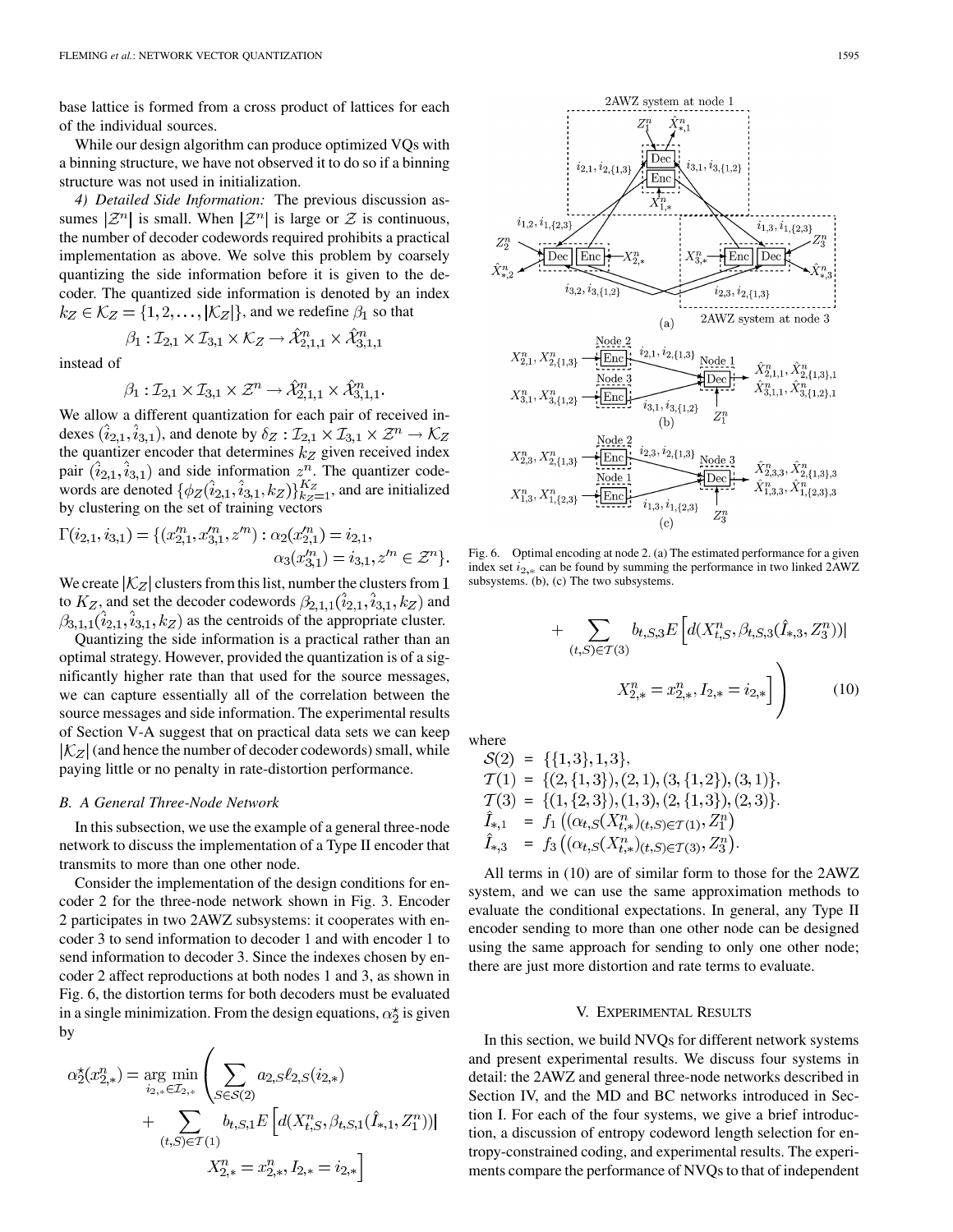

Fig. 7. (a) WZVQ performance as a function of side information rate  $\log_2(|K_Z|)/n$  for jointly Gaussian source and side information ( $\rho = 0.375$ ). (b) Various coding performances for the 2AWZ system on satellite data.

VQs and to available rate-distortion (R-D) bounds. Additionally, we examine the scalability of network codes using a ring network as an example. All experiments use the mean squared error (MSE) distortion measure.

## *A. The 2AWZ Network*

The preceding section treats this system in detail. We therefore skip its introduction.

There are currently no practical entropy codes for the 2AWZ system, nor any provably optimal theoretical codeword lengths. However, there are practical entropy codes for the 2A system [[44\]](#page-20-0). We perform both 2AWZ and 2A experiments, the former at fixed rate only, the latter at both fixed rate and variable rate. Our variable-rate 2A design uses the near-lossless codes from [[44\]](#page-20-0). The nonzero contribution from coding errors is included in the reported distortion.

We conduct four experiments. The first studies the use and impact of side information in a WZ system, removing one of the users of the 2AWZ system for simplicity of result presentation. The second compares network to independent coding performance on the full 2AWZ system. The third compares fixed- and variable-rate coding performance on the 2A system. The fourth investigates the benefit of initializing the decoder to have a binning structure, again using a WZ system for result simplicity.

For the first (WZ) experiment, we generate independent and identically distributed (i.i.d.) jointly Gaussian data with correlation  $\rho = 0.375$  between the source and the side information. We quantize the side information as discussed in Section IV. We use fixed-rate codes of rate 1 bit per sample (bps) and vary the vector dimension *n* and the number  $|\mathcal{K}_Z|$  of values used to quantize the side information. For good practical code performance we want  $|\mathcal{K}_Z|$  high to make full use of the correlation between the message and the side information. However, we must limit  $|\mathcal{K}_Z|$  to limit the number of decoder codewords and hence our design complexity. We compare the performance of WZVQs and independent VQs to two R-D bounds; one is the WZ R-D bound, the other is the point-to-point R-D bound (which uses no side information).

The distortion for the different codes is shown in Fig. 7(a). The R-D bounds are independent of  $|\mathcal{K}_Z|$  and are plotted for comparative purposes; they show the theoretically optimal achievable performance for any vector dimension  $n$ , and, in the WZ R-D case, arbitrarily high  $|\mathcal{K}_Z|$ . The results show that the use of side information in the WZ codes improves performance by approximately 0.4 dB and bridges 20% of the gap in distortion between independent coding and the WZ R-D bound at dimension  $4$  and correlation 0.375. The gain is even higher at dimension 1. For both dimensions it is of comparable size to the difference in the two R-D bounds, suggesting that the WZ codes are making efficient use of the side information. The results also show that almost all of the benefit of side information is captured with a low value of  $|\mathcal{K}_Z|$ , validating quantization of the side information as a method for reducing design complexity.

For the second experiment, we train and test various fixed-rate codes for the full 2AWZ system. We use satellite weather images for our data set.<sup>11</sup> All codes use vector dimension 4, rate 0.75 bps, and Lagrangian weights  $a_{2,1} = a_{3,1} = 0$ ,  $b_{2,1,1}+b_{3,1,1}=1$ . We use  $|\mathcal{K}_Z|=16$  different values to quantize the side information.

Fig. 7(b) shows a plot of distortions  $D_{2,1,1}$  and  $D_{3,1,1}$  for the various coding techniques. For any choice of Lagrangian weights, independent code design yields the same code and hence contributes a single point to the graph. For network code design, the Lagrangian weights trade off the importance of the two reproductions and yield different codes. We display the performance of network codes both with (2AWZVQ) and without (2AVQ) the use of side information. For the 2AWZVQ codes, we include results obtained using the convergent as well as the nonconvergent algorithm. We also show the performance achieved by using two separately decoded WZVQs, one for each source. The 2AWZVQs show a gain of at least 1.17 dB in each reproduction over the independent VQs. This gain arises from both the joint decoding of messages and the use of side information; the distortions achieved by the 2AVQs and by the WZVQs suggest that both contributions are significant. The results obtained by the convergent and nonconvergent algorithms are similar on this data set.

The third experiment compares the performance of fixedversus variable-rate codes for the 2A system. We again use satellite weather images for the data and use vector dimension 4. We set the Lagrangian weights  $b_{2,1,1} = b_{3,1,1} = 1$  and  $a_{2,1} =$  $a_{3,1} = a$ , where a is varied to produce codes targeting different

<sup>11</sup>This data set is described in detail in Appendix II.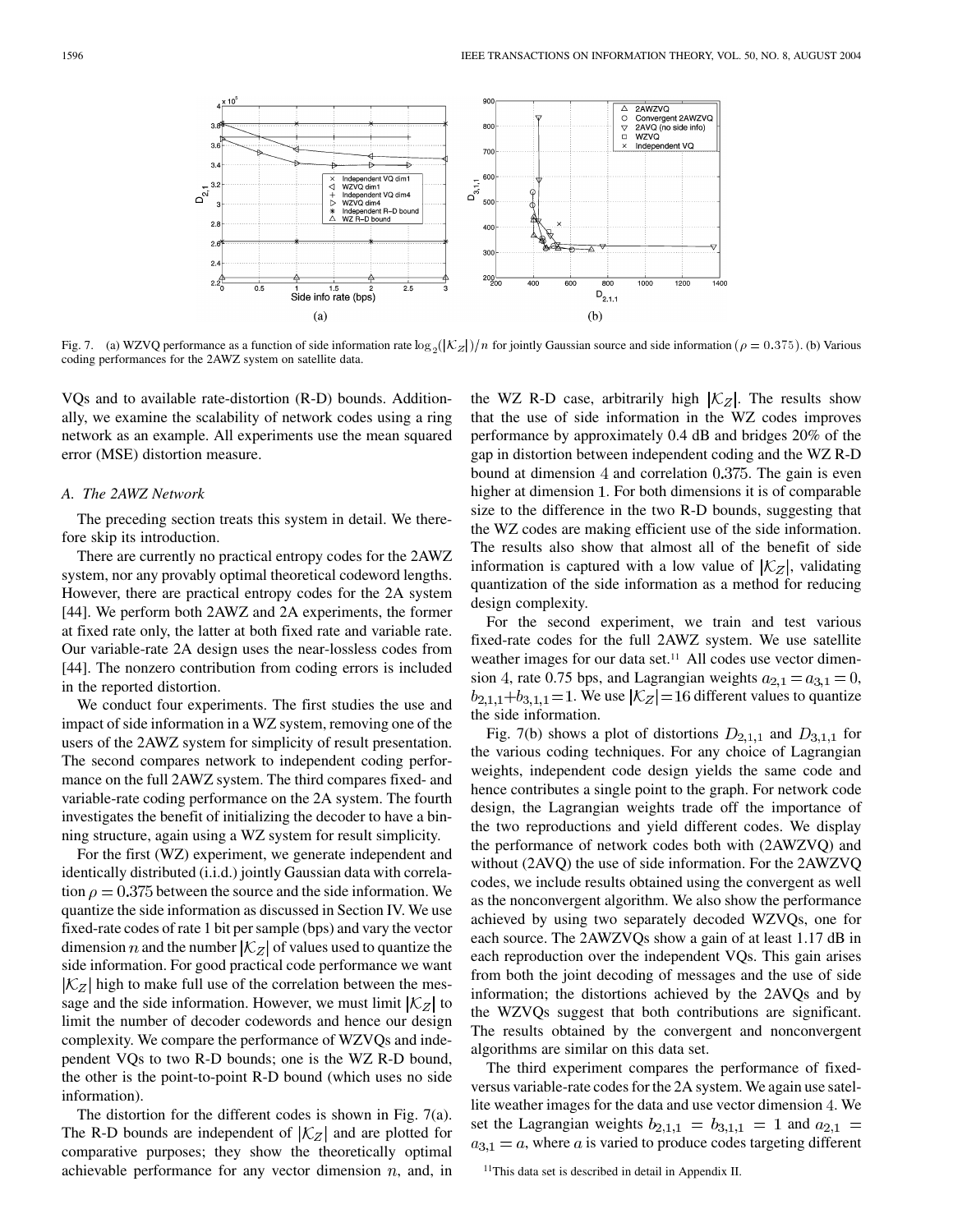

Fig. 8. (a) Comparison of fixed- and variable-rate coding performances for the 2A system. (b) WZ code performance as a function of source and side information correlation and the number of cosets used in decoder initialization.



Fig. 9. Efficiency of network source coding versus independent coding. (a) Overall performance as a function of correlation. (b),(c) Weighted sum distortion at each node as a function of the Lagrangian parameters (shown from two different angles).

points on the convex hull of the achievable R-D region. For variable-rate design, we use the codeword lengths and mappings of real near-lossless 2A codes. Fig. 8(a) shows the sum  $D_{2,1,1}$  +  $D_{3,1,1}$  of the two distortions as a function of the total rate  $R_{2,1}+$  $R_{3,1}$  for several fixed- and variable-rate codes. The variable-rate codes consistently outperform their fixed-rate counterparts by 1.2 dB.

The fourth experiment uses WZ codes to investigate the benefits of initializing with a binning structure when the source and side information are highly correlated. The source and side information are i.i.d. jointly Gaussian, with mean 0, variance 1, and correlation  $\rho$ . We use fixed-rate codes of dimension 1,  $|\mathcal{K}_Z| = 64$  different values to quantize the side information, and initialize the decoder with  $2^{r_c}$  cosets,  $r_c \in \{0, 1, 2, 3\}$ . Fig. 8 shows the performance obtained by different codes as a function of  $\rho$ . For low correlations, such as  $\rho = 0.5$ , a binning structure significantly hampers performance, and the training optimization removes the binning structure as best it can. The final performance is similar to that of the code with no binning. For high correlation, performance is significantly improved using a binning-structured decoder. The desired number of cosets increases with the correlation.

#### *B. A General Three-Node Network*

Section IV includes a detailed introduction of general threenode networks. Optimal entropy codes and coding bounds are currently unavailable for the general three-node network. We perform all of our experiments using fixed-rate codes.

We conduct two experiments for the general three-node network. The first shows the efficiency of NVQs as a function of intersource correlation; the second compares the tradeoff in performance at each node as a function of the Lagrangian weights controlling the optimization. All experiments show fixed-rate coding results at vector dimension  $4$  and rate 0.5 bps for each of the nine sources. The side information used by the decoder at each node consists of the three sources to be encoded at that node and is quantized to  $|\mathcal{K}_Z| = 16$  levels.

The performance gain of NVQs over independent VQs is a function of intersource correlation. Fig. 9(a) shows a plot of the Lagrangian cost (2) in decibels as a function of correlation for i.i.d. jointly Gaussian sources. For each sample, the correlation between any two sources has a constant value  $\rho$ . Equal weighting is given to each reproduction. As the correlation between sources increases, the performance gain of NVQs over independent VQs increases significantly, exceeding 2 dB for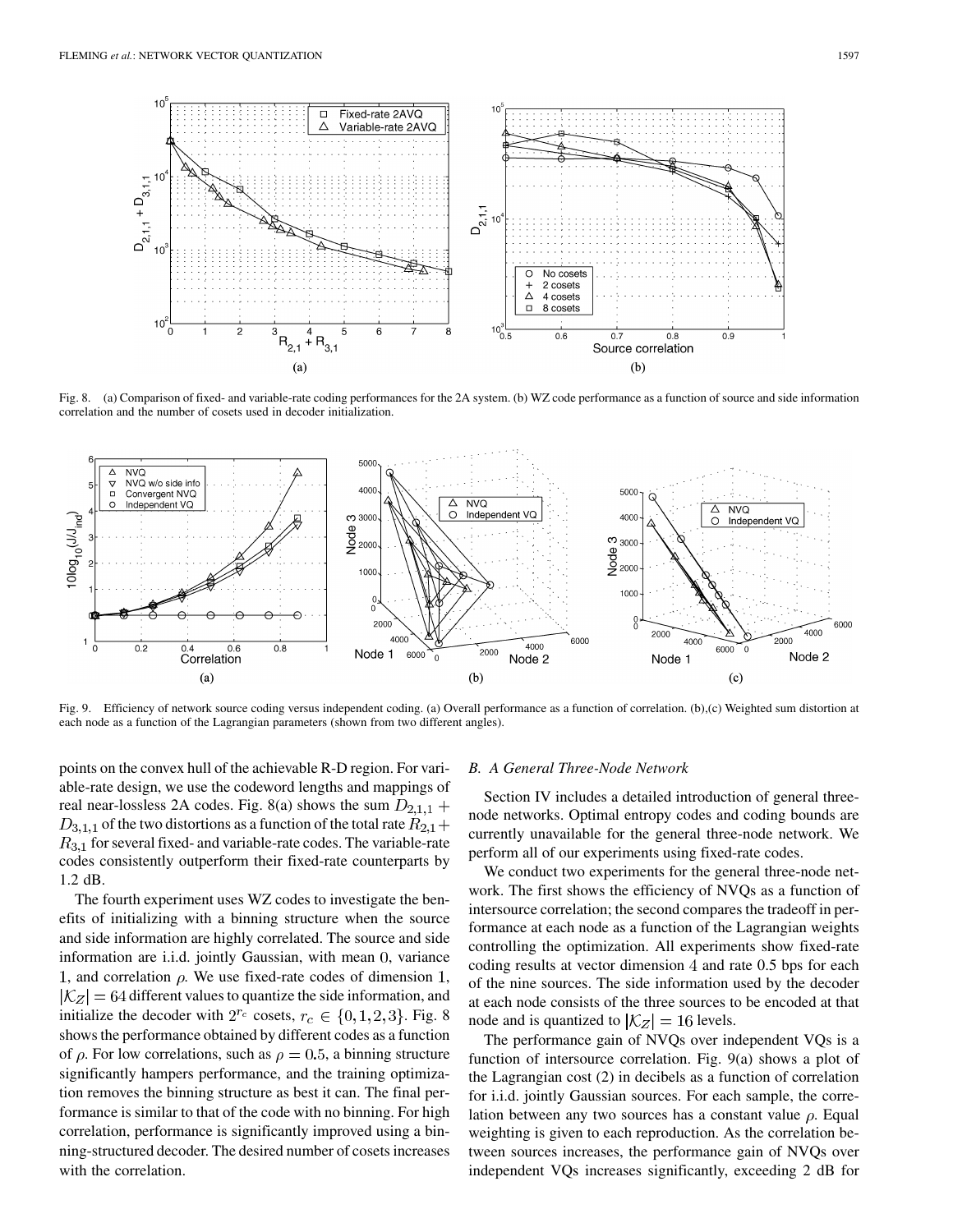Fig. 10. (a) MDVQ performance on the satellite data as a function of the number of descriptions per vector and the channel failure probability. (b) Fixed-rate and entropy-constrained MDVQ performance on Gaussian data compared to the R-D bound.

 $\rho \geq 0.6$ . Also, unlike the 2AWZ experiments, for this system and data set the alterations required to ensure convergent design do impair performance.

Fig. 9(b) and (c) shows the weighted sum of the distortions at each of the three nodes using the satellite data set. Varying the Lagrangian weights  ${b_{t,S,r}}$  traces out the surface shown from two different angles in the figures (the weights  $\{a_{t,S}\}\$ are extraneous here because the rates are fixed). We constrain the Lagrangian weights to keep all weights corresponding to reproductions at the same node equal. The surface corresponding to the NVQs lies approximately 1 dB closer to the origin than that of independent VQs, indicating an average 1-dB improvement over the set of source reproductions at each node.

#### *C. An MD System*

An MD system transmitting descriptions over  $K$  unreliable channels can give rise to  $2^K - 1$  nontrivial sets of received descriptions. We cast the system into a network model as in Fig. 1(e) by treating the decoder for each of the  $2<sup>K</sup> - 1$  nontrivial sets as a separate node in our network. We label the encoder with index  $M = 2<sup>K</sup>$  and each decoder with the integer representation of a binary vector  $e = (e_1, \ldots, e_K)$ , where  $e_k = 1$  if channel  $k$  is operational and 0 otherwise. The  $K$  channel descriptions now correspond to  $K$  network messages; network message  $k$ is received by all decoders that have  $e_k = 1$ . Although some decoders receive two or more descriptions, each outputs only one reproduction since all descriptions are of the same original source. The system contains only one encoder and no side information, so the encoder is of Type I and can be implemented without approximations.

Since the  $K$  descriptions must be individually decodable (for each description there is some decoder that receives that and only that description), the optimal coding bound for description k is the entropy  $H(I_k)$  of the index used for message k. This bound can be approximated in practice by entropy codes (e.g., arithmetic codes), and we associate with each index  $i_k$  the optimal average length  $-\log_2 \Pr(I_k = i_k)$ .

Given the probability of each  $e \in \{0,1\}^K$ , we can minimize the expected distortion of our code by setting the weight on each reproduction's distortion to be the probability of receiving exactly the set of descriptions used to make that reproduction. We then adjust the relative sizes of the weights on the description rates to achieve our desired code rates.

We conduct two experiments to demonstrate the performance of MD codes. In the first, we use the satellite weather data set to train and test fixed-rate MDVQs. Each code uses a different number of descriptions to encode each four-dimensional data vector, but all have the same total encoded bit rate of 6 bits per vector. The MDVQs considered use: one 6-bit description, two 3-bit descriptions, three 2-bit descriptions, and six 1-bit descriptions, respectively. For each code, we transmit different descriptions of the same vector on different channels, and we assume that the different channels all have equal failure rates. Fig. 10(a) shows the expected reproduction distortion as a function of channel failure probability and the number of descriptions used. Moving from a single description (as in traditional coding) to two descriptions greatly slows the degradation in performance as a function of channel failure probability. Using more than two descriptions yields even better performance.

The second experiment compares fixed-rate and entropy-constrained two-description, four-dimensional MDVQ performance to the R-D bound using i.i.d. Gaussian data. We choose a rate of 1 bps per description and design codes for different probabilities of channel failure. Each code is characterized by the distortions it achieves at the three decoders. However, for all of the codes designed in this experiment we found the distortion at node 2 to be almost constant, so we plot the distortion at node 3 against that at node 1, as shown in Fig. 10(b). We also plot the R-D bound for the code rate used in the experiment. The bound depends on node 2's distortion, which varied very slightly over the results; the two lines defining the bound correspond to the smallest and largest values of node 2's distortion observed. The results demonstrate the reduction in distortion achieved by variable-rate compared to fixed-rate coding. This reduction varies from 0.5 dB for low

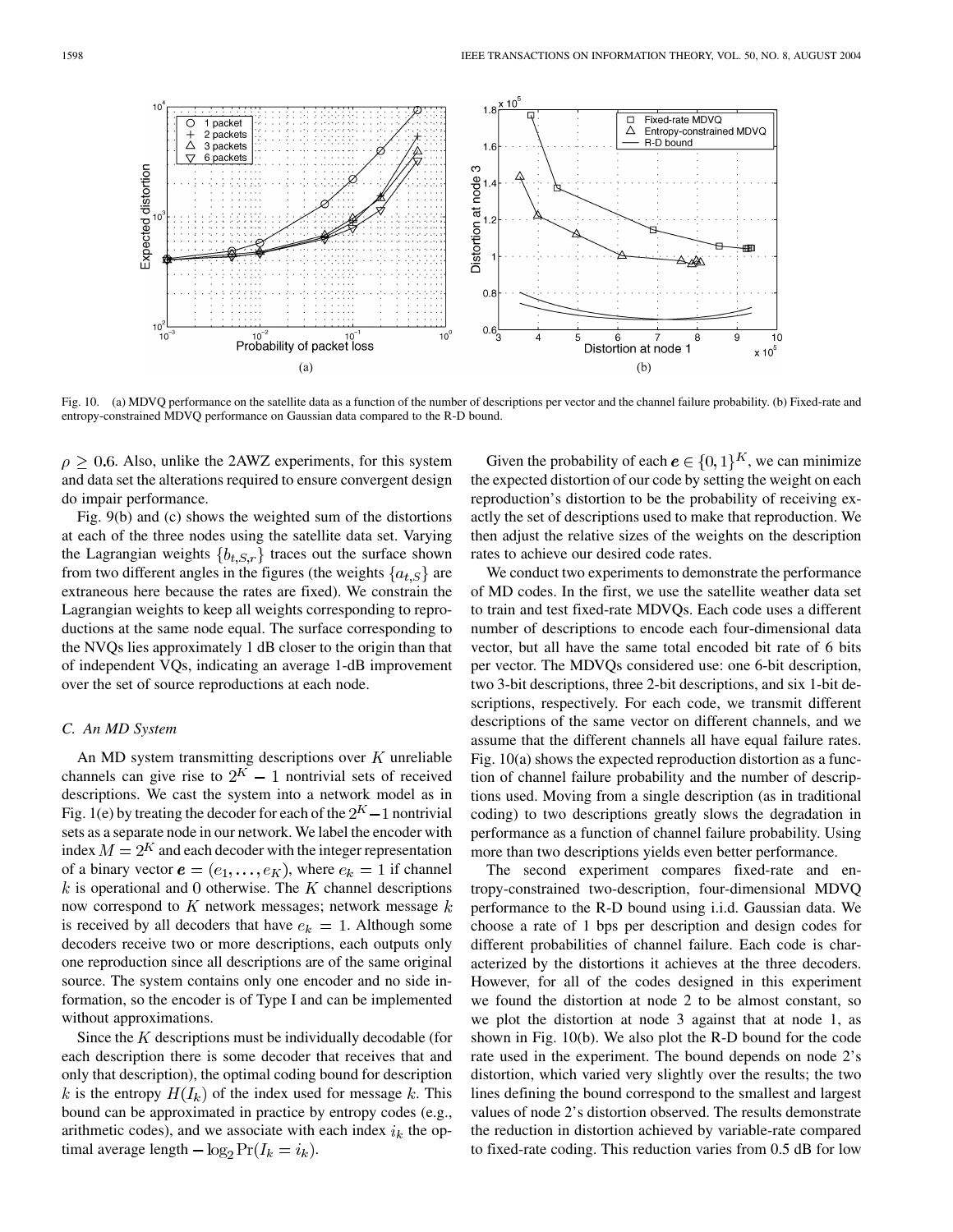channel failure probability to 1.3 dB for high channel failure probability.

#### *D. A Broadcast Network*

The general broadcast network is similar in form to the multiple description network. The sender (node 1) transmits messages to all possible subsets of receivers (nodes  $2, \ldots, M$ ). In the two-receiver BC network there are three sources: the transmitter sends "private" sources  $X_{1,2}^n$  and  $X_{1,3}^n$  to the receivers at nodes 2 and 3, respectively, and "common" source  $X_{1,\{2,3\}}^n$ to both receivers. Using a network approach, node 1 jointly encodes  $X_{1,2}^n$ ,  $X_{1,3}^n$ , and  $X_{1,\{2,3\}}^n$ ; node 2 jointly decodes  $\hat{X}_{1,2,2}^n$ and  $X_{1,2,33,2}^{n}$ ; node 3 jointly decodes  $X_{1,3,3}^{n}$  and  $X_{1,42,33,3}^{n}$ . There is only one encoder and the system uses no side information, so the encoder is of Type I and can be implemented without approximations.

For entropy coding in two-receiver BC systems, we can calculate the optimal achievable rates and we have practical code design schemes to achieve some (but not all) points on the boundary of the achievable rate region. In particular, the lossless two-receiver BC system is a special case of the system addressed in [[4\]](#page-19-0). Using [[4,](#page-19-0) Theorem 4] and following the ideas in [\[48](#page-20-0)] to bound the cardinality of an auxiliary random variable, we have the following result.

*Lemma 4:* Let  $(I_{1,2}, I_{1,3}, I_{1,\{2,3\}})$  be drawn i.i.d. according to  $P(i_{1,2}, i_{1,3}, i_{1,4,5})$ . The set of achievable rate vectors for lossless source coding in a two-receiver BC system is the set of  $(R_{1,2}, R_{1,3}, R_{1,\{2,3\}})$  vectors satisfying

$$
R_{1,\{2,3\}} \ge I(I_{1,2}, I_{1,3}, I_{1,\{2,3\}}; W)
$$
  
\n
$$
R_{1,2} \ge H(I_{1,2}, I_{1,\{2,3\}}|W)
$$
  
\n
$$
R_{1,3} \ge H(I_{1,3}, I_{1,\{2,3\}}|W)
$$

for some joint probability mass function  $p(i_{1,2}, i_{1,3}, i_{1,\{2,3\}}, w)$ , where

$$
\sum_{w \in \mathcal{W}} p(i_{1,2}, i_{1,3}, i_{1,\{2,3\}}, w) = P(i_{1,2}, i_{1,3}, i_{1,\{2,3\}})
$$
  
and  $|\mathcal{W}| \leq |\mathcal{I}_{1,2}| \times |\mathcal{I}_{1,3}| \times |\mathcal{I}_{1,\{2,3\}}| + 3.$ 

Given the bounded cardinality of auxiliary random variable  $W$ , we can find the point in the achievable rate region that minimizes the Lagrangian cost (2) for a fixed quantizer. Some of these points can be well approximated by existing practical codes. The most intuitive point practically achievable is that for which  $W = I_{1, \{2,3\}}$ . At this point, the rate triple

$$
R_{1,\{2,3\}} = H(I_{1,\{2,3\}})
$$
  
\n
$$
R_{1,2} = H(I_{1,2}|I_{1,\{2,3\}})
$$
  
\n
$$
R_{1,3} = H(I_{1,3}|I_{1,\{2,3\}})
$$
\n(11)

can be achieved through a sequential coding scheme [\[5](#page-19-0)]. That is, first, the encoder encodes the common index  $I_{1,\{2,3\}}$  using an entropy code of rate  $H(I_{1, \{2,3\}})$  and transmits it to both decoders. Both decoders can reconstruct  $I_{1,\{2,3\}}$  without error. The encoder then describes the private indexes  $I_{1,2}$  and  $I_{1,3}$  to decoders 2 and 3 using conditional entropy codes conditioned on  $I_{1,\{2,3\}}$  at rates  $H(I_{1,2}|I_{1,\{2,3\}})$  and  $H(I_{1,3}|I_{1,\{2,3\}})$ , respectively. Since both decoders know  $I_{1,\{2,3\}}$ , they can reconstruct  $I_{1,2}$  and  $I_{1,3}$ , respectively, without error.

Not all achievable points for the two-receiver case can be well approximated in practice, and for M-receiver  $(M > 2)$  lossless BC codes, the optimal lossless coding performance is unknown (see [[26,](#page-20-0) Theorem 1, Theorem 2, Corollary 1] for inner and outer bounds). As a result, we rely on currently available lossless codes and their corresponding entropy bounds, even when these bounds are not optimal. In our experiments, we use sequential techniques and the entropy bounds in  $(11)$  for entropy-constrained two-receiver BCVQ design.

We now present variable-rate coding results for the two-receiver BC system. All experiments use coding dimension 4 and are performed on the satellite data set. We assume throughout that the common source is equally important to both receivers and that there is a tradeoff between the two private sources. Thus, we choose the Lagrangian distortion coefficients as  $b_{1,\{2,3\},2} = b_{1,\{2,3\},3} = \theta/2, b_{1,2,2} = \sigma, b_{1,3,3} = 1 - \sigma$ , and we use the gradient descent approach of Section II to adjust the rate coefficients  $(a_{1,2}, a_{1,3}, a_{1,3,4})$  so as to achieve our desired rates of 0.5 bps for each of the three sources.

Fig. 11 shows the lower convex hull of the achieved distortions

$$
D = ((D_{1,\{2,3\},2} + D_{1,\{2,3\},3})/2, D_{1,2,2}, D_{1,3,3})
$$

rendering the three-dimensional distortion space from two different angles. We compare this convex hull to the convex hull of distortions  $D = (D_{1,\{2,3\}}, D_{1,2}, D_{1,3})$  achieved using variable-rate independent VQs. Since the rates assigned to each receiver are identical for the BCVQ and for the independent codes, the lower the convex hull of distortions, the better the performance. The convex hull achieved by the BCVQs (solid line) is significantly lower than that achieved by independent VQs (dashed line).

Finally, Fig. 12 compares variable-rate BCVQ with fixed-rate BCVQ. As expected, variable-rate coding consistently outperforms fixed-rate coding.

### *E. Network Scalability*

The complexity of network code design depends on the following factors.

*The Number of Codewords:* If we assign every codeword a weight equal to the number of encoders that access that codeword, then design complexity is linear in the sum weight of all network codewords. The number of encoders accessing a particular codeword is equal to the node's in-degree. Network design is therefore linear in the number of nodes  $M$  when the in-degree of each node is kept constant and exponential in  $M$  when in-degree grows linearly with  $M$ .

*The Size of the Training Set:* Code design complexity is linear in the size of the training set, which must be large enough to ensure that each encoder's histogram estimation of the data's joint distribution is accurate. The number of histogram bins required by an encoder transmitting to node  $r$  is linear in the number of codewords at node  $r$ . Thus, the number of training vectors needed is at most linear in the maximum number of codewords at any node. In addition, the size of each training set vector is linear in the number of network sources. If the in-degree of each node is constant as  $M$  increases (so that the number of codewords per node is constant, but the number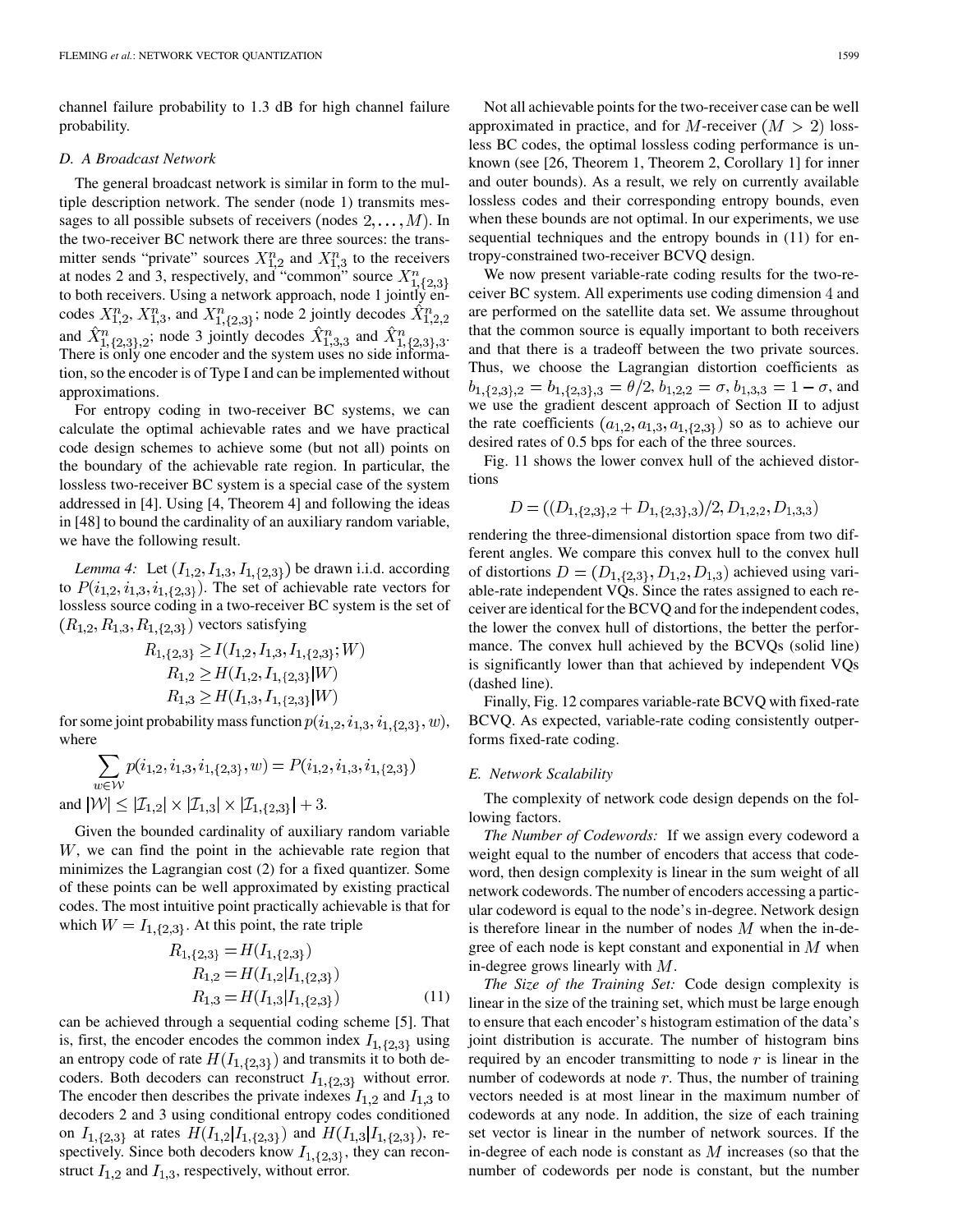

Fig. 11. Variable-rate BCVQ versus variable-rate independent VQ from two different angles.



Fig. 12. Variable-rate BCVQ versus fixed-rate BCVQ from two different angles.

of sources is increasing linearly with  $M$ ), then the required training set size will increase linearly, but if the in-degree of each node increases with  $M$ , the required training set size may increase exponentially.

*Fixed- Versus Variable-Rate Design:* Training complexity is roughly the same for both fixed- and variable-rate design. However, if the network rates must meet specific constraints, then the Lagrangian parameters in variable-rate design must be optimized appropriately. Using a conjugate gradient approach, this increases design complexity approximately by a factor equal to the number of Lagrangian parameters. Symmetry in a network can be exploited to constrain the parameter optimization.

Fig. 13(a) shows a ring network in which each node communicates with its two neighbors. This is an example of a network in which the in-degree of each node remains constant as  $M$  increases; the design time therefore increases linearly with  $M$  as evidenced by the experimental design times shown in Fig. 13(b). These design times are for fixed-rate quantizer design on a 1-GHz Intel Xeon processor at vector dimension  $4$ , with 4 bits per message and 4-bit side information quantization.

Table II indicates approximate design complexity for several networks by counting the total weight of network codewords.

We assume a vector dimension of  $4$ , with  $2$  bits per network message and 4 bits for side information quantization. Two types of BC network are considered: a limited one in which there is private information for each individual receiver, but only one common information (for all receivers), and a full one in which every subset of receivers will receive a different common information. We see that our design algorithm is not suitable for large MA, fully connected BC, and fully connected general networks. However, almost no real networks will be so connected as to have nodes that transmit a separate message to every possible subset of other nodes. Practical networks would be much more likely to follow a model such as the limited BC or the  $M$ -node ring, for which the design complexity scales linearly with  $M$  and for which our algorithm is appropriate. The exponential increase in design complexity for MA networks is a concern; suboptimal design techniques would need to be adopted for large  $M$ , such as dividing the nodes into fixed-sized groups and jointly decoding each group separately.

Once a network has been designed, encoding and decoding complexity can be made very low if desired. Approximating the optimal encoders using hierarchical coding allows both encoding and decoding to be done via table lookup [[12\]](#page-19-0).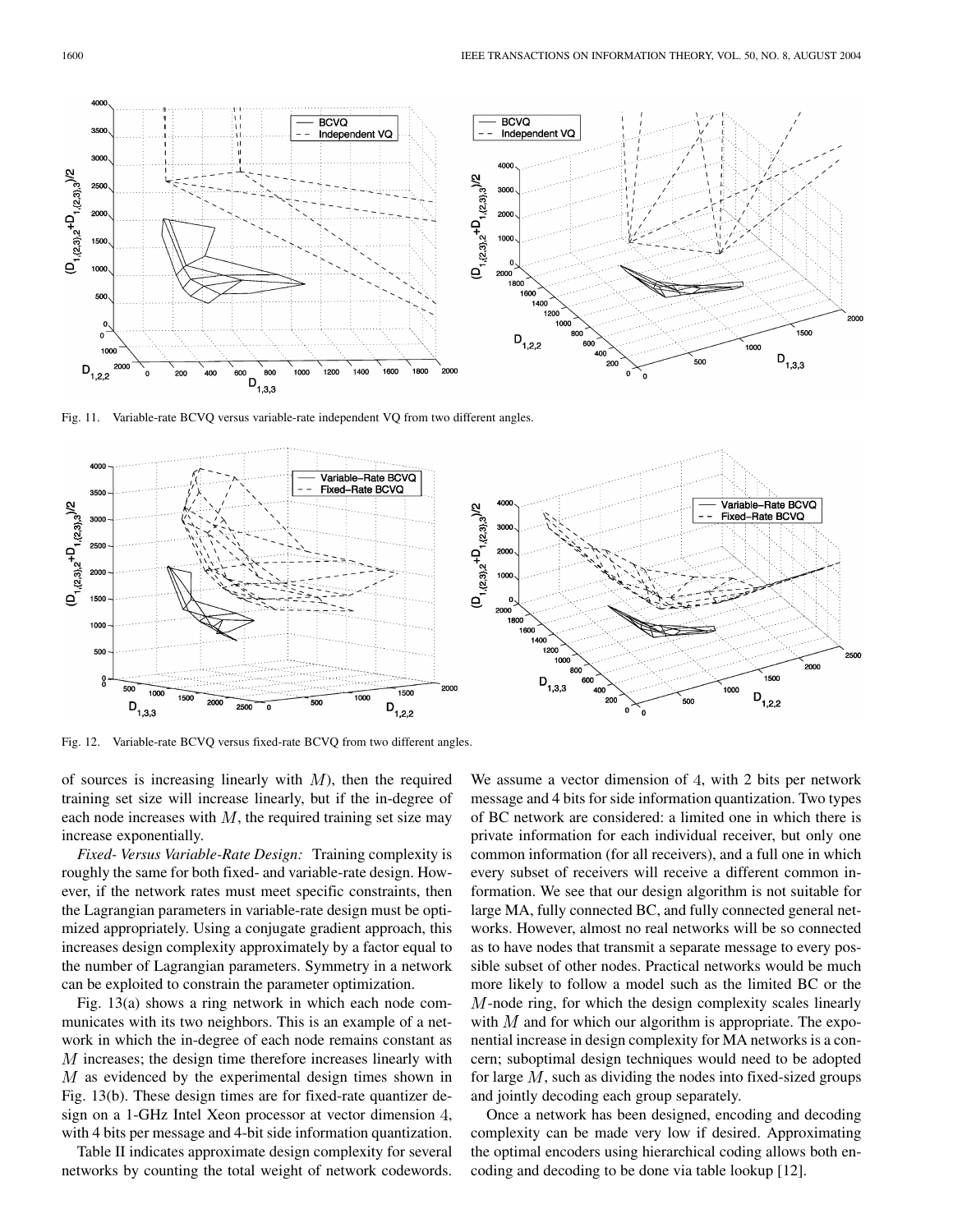| Network                  | Codewords per decoder | Total weight of codewords  |  |  |
|--------------------------|-----------------------|----------------------------|--|--|
| МA                       | 2M                    | $M2^{2M}$                  |  |  |
| $M$ -receiver limited BC | 16                    | 16M                        |  |  |
| $M$ -receiver full BC    | $2^{2M}$              | $M2^{2^M}$                 |  |  |
| $M$ -node ring           | 256                   | 512M                       |  |  |
| General <i>M</i> -node   | $2^{(M-1)2^{M-1}+4}$  | $M(M-1)2^{(M-1)2^{M-1}+4}$ |  |  |

TABLE II TOTAL WEIGHT OF CODEWORDS FOR VARIOUS SYSTEMS



Fig. 13. (a) The network messages and side informations of a six-node ring network. (b) Design time for a ring network.

#### VI. SUMMARY

We present a set of optimality conditions to design locally optimal vector quantizers for general networks. These conditions yield an iterative design algorithm that generalizes existing rate-distortion-optimal VQ design (e.g., for point-to-point, MR, and MD systems) and extends it to WZ, MA, BC, and multinode systems.

Both fixed- and variable-rate VQ design are considered. For some network systems, variable-rate VQ design is complicated either by the fact that the theoretically optimal codeword lengths for the entropy code are unknown, or by the absence of good techniques for designing practical codes to approximate the optimal performance. In these cases, we must optimize relative to the best available bounds on the entropy code's codeword lengths.

We discuss implementation of the algorithm derived from the optimal design conditions. The primary difficulty in implementation is the evaluation of conditional expectations required to design the optimal encoders for a network with joint decoders. We provide approximations to reduce the computational complexity of evaluating the expectations and also to reliably estimate the joint statistics of the training data. Making these approximations removes the guarantee of convergence in iterative code design. In practice, however, we do observe convergence, which suggests that the approximations are reasonable. When required, we show how to ensure convergence at some cost in rate-distortion performance.

The NVQ experiments demonstrate the performance improvements that network-based design yields over independent design. When applied to a satellite weather data set, 2AWZ and three-node network codes both show distortion improvements of more than 1 dB over independent coding. This increase results from the ability of network-designed codes to exploit the redundancy between the different sources in the network; point-to-point design treats every source as independent and thus does not benefit from this type of redundancy. For networks where sources are highly correlated, such as sensor networks, network-based coding can be significantly more efficient.

## APPENDIX I PROOFS OF LEMMAS

We assume in the proofs of Lemmas 1 and 2 that for each alphabet  $\hat{\mathcal{X}}_{t,S,r}$  there exists an escape character  $\kappa_{t,S,r} \in \hat{\mathcal{X}}_{t,S,r}$ such that  $Ed(X_{t,S}, \kappa_{t,S,r}) \leq D_{\max} < \infty$ .

*Lemma 1:* If  $P$  is a stationary source, then

$$
\mathcal{J}^{(\text{fr}|v)}(P) = \overline{\lim_{n \to \infty} \mathcal{J}^{(\text{fr}|v)}(P)}.
$$

*Proof:* The (identical) proofs for the fixed- and variable-rate regions are done in parallel.

It is sufficient to show that  $N_1 \ge 1$  and<br>  $((R_{t,S})(_{t,S)\in S}, (D_{t,S,r})(_{t,S,r)\in T}) \in \mathcal{J}^{(\text{fr}|vr), N_1}(P)$ 

imply that  $\big((R_{t,S})_{(t,S)\in\mathcal{S}},(D_{t,S,r})_{(t,S,r)\in\mathcal{T}}\big)\in\mathcal{J}^{(\text{fr}|\text{vr}),N}(P)$ 

for all  $N$  sufficiently large.

From the definition of  $\mathcal{J}^{(\text{fr}|v_r),N_1}(P)$ , for any<br>  $((R_{t,S})(_{t,S)\in S}, (D_{t,S,r})(_{t,S,r)\in T}) \in \mathcal{J}^{(\text{fr}|v_r),N_1}(P)$ and any  $\epsilon > 0$ , there exists a quantizer  $Q^{N_1} \in \mathcal{Q}^{(\text{fr}|\text{vr}), N_1}$  such that

$$
\frac{1}{N_1} \left( \mathbf{R}(P, Q^{N_1}), \mathbf{D}(P, Q^{N_1}) \right) \le \left( (R_{t,S})_{(t,S) \in \mathcal{S}}, (D_{t,S,r})_{(t,S,r) \in \mathcal{T}} \right) + (\epsilon, \dots, \epsilon).
$$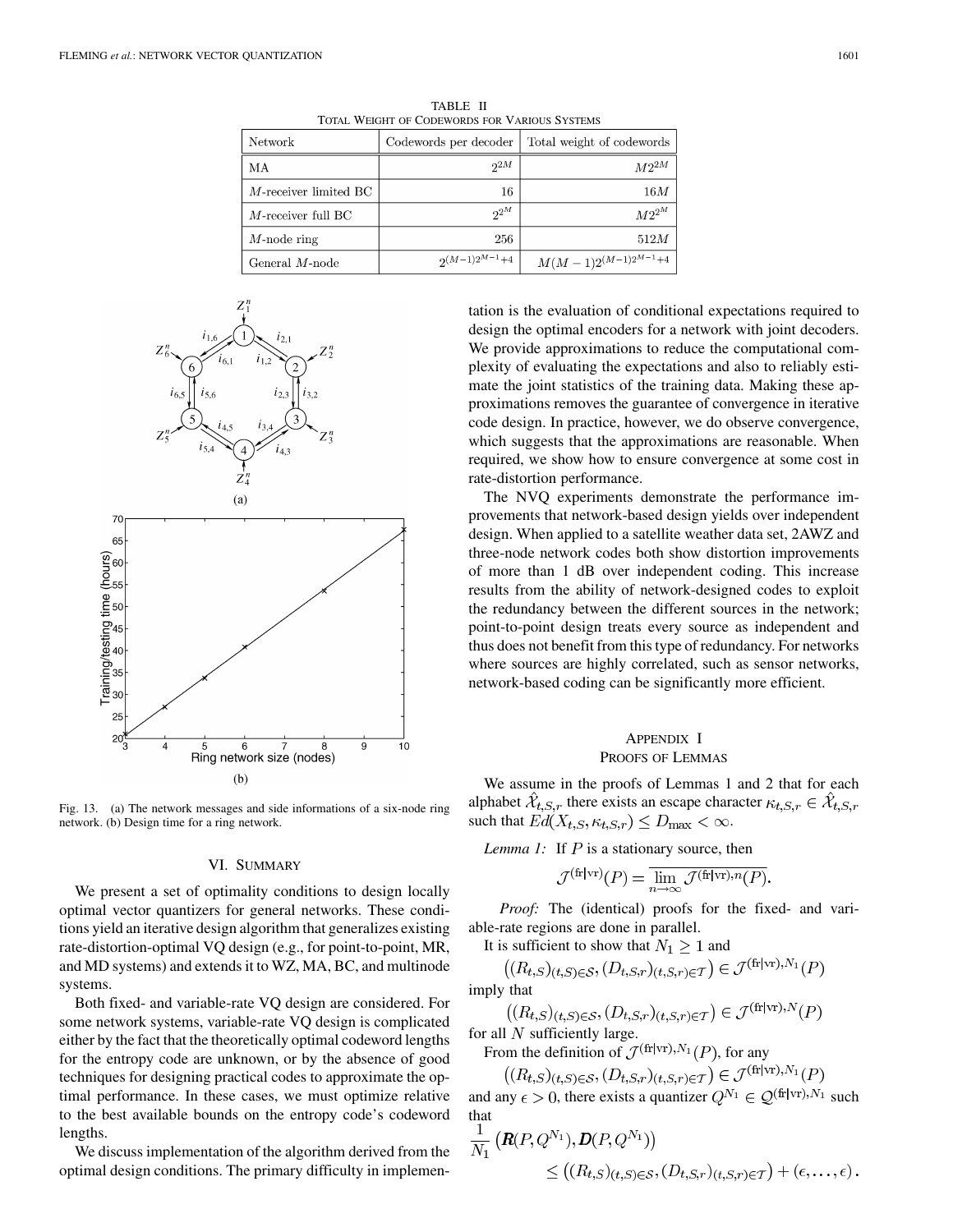For any  $N > N_1$ , let  $k_1$  and  $k_2$  be the unique pair of integers such that  $N=k_1N_1+k_2, k_1\geq 0, 0\leq k_2< N_1.$  We construct a quantizer  $Q^N \in \mathcal{Q}^{(\text{tr}|V_{\Gamma}),N}$  of dimension N that acts in the following way. Any input  $x_{*,*}^N$  is broken into  $k_1$  subvectors of dimension  $N_1$ , with a final subvector of dimension  $k_2$ . Each of the first  $k_1$  subvectors is coded with the codewords of  $Q^{N_1}$ . For the final subvector, each symbol is coded using the set of escape characters  $\kappa_{*,*}$ . For any stationary P, quantizer  $Q^N$  has rates and distortions satisfying

$$
\frac{1}{N}\mathbf{R}(P,Q^N) \leq \frac{k_1}{N}\mathbf{R}(P,Q^{N_1}) \leq (R_{t,S})_{(t,S)\in S} + (\epsilon, \dots, \epsilon)
$$
\n
$$
\frac{1}{N}\mathbf{D}(P,Q^N) \leq \frac{1}{N}\left(k_1\mathbf{D}(P,Q^{N_1}) + k_2\left(D_{\text{max}},\dots,D_{\text{max}}\right)\right)
$$
\n
$$
\leq (D_{t,S,r})_{(t,S,r)\in T} + (2\epsilon, \dots, 2\epsilon)
$$

for N large enough since  $k_2$  is bounded and the escape distortion  $D_{\text{max}} < \infty$ . Since  $\epsilon$  is arbitrary, the desired result follows.  $\Box$ 

*Lemma 2:* If P is a stationary source, then  $\mathcal{J}^{fr}(P)$  and  $\mathcal{J}^{\rm vr}(P)$  are convex sets.

*Proof:* For any

$$
((R'_{t,S})_{(t,S)\in S}, (D'_{t,S,r})_{(t,S,r)\in T}) \in \mathcal{J}^{(\text{fri})}(P)
$$

$$
\left( (R''_{t,S})_{(t,S)\in S}, (D''_{t,S,r})_{(t,S,r)\in T} \right) \in \mathcal{J}^{(\text{fr}|\text{vr})}(P)
$$

and any  $\lambda \in [0,1]$ , let

 $\lambda$  and  $\lambda$  and  $\lambda$ 

and

$$
\begin{aligned} \left( (R_{t,S})_{(t,S)\in S}, (D_{t,S,r})_{(t,S,r)\in T} \right) \\ &= \lambda \left( (R_{t,S}')_{(t,S)\in S}, (D_{t,S,r}')_{(t,S,r)\in T} \right) \\ &\quad + (1 - \lambda) \left( (R_{t,S}'')_{(t,S)\in S}, (D_{t,S,r}')_{(t,S,r)\in T} \right). \end{aligned}
$$

We need to show that  $((R_{t,S})_{(t,S)\in S}, (D_{t,S,r})_{(t,S,r)\in T})$  lies in  $\mathcal{J}^{(\text{fr}|\text{vr})}(P).$ 

Combining the definition of  $\mathcal{J}^{(fr|vr)}(P)$  with Lemma 1 implies that for any  $\epsilon > 0$ , there exists an integer  $N_0$  such that for any  $N \ge N_0$ ,  $N_1 = \lfloor \lambda N \rfloor$ , and  $N_2 = N - N_1$ , there exist quantizers  $Q^{N_1} \in \mathcal{Q}^{(\text{fr}|v_r), N_1}$  and  $Q^{N_2} \in \mathcal{Q}^{(\text{fr}|v_r), N_2}$  such that

$$
\frac{1}{N_1} \left( \mathbf{R}(P, Q^{N_1}), \mathbf{D}(P, Q^{N_1}) \right) \n\leq \left( (R'_{t,S})_{(t,S) \in S}, (D'_{t,S,r})_{(t,S,r) \in T} \right) + (\epsilon, \dots, \epsilon) \n\frac{1}{N_2} \left( \mathbf{R}(P, Q^{N_2}), \mathbf{D}(P, Q^{N_2}) \right) \n\leq \left( (R''_{t,S})_{(t,S) \in S}, (D''_{t,S,r})_{(t,S,r) \in T} \right) + (\epsilon, \dots, \epsilon).
$$

For any  $N \geq N_0$ , design an N-dimensional quantizer  $Q^N \in \mathcal{Q}^{(\text{fr}|v\text{r}),\overline{N}}$  by concatenating codewords from  $\hat{Q}^{N_1}$  and  $Q^{N_2}$ . For stationary P, the rates and distortions of  $Q^N$  satisfy

$$
\frac{1}{N} \mathbf{R}(P, Q^N) \n= \frac{1}{N} (\mathbf{R}(P, Q^{N_1}) + \mathbf{R}(P, Q^{N_2})) \n\leq (R_{t,S})_{(t,S) \in S} + \frac{1}{N} (R''_{t,S})_{(t,S) \in S} + (\epsilon, ..., \epsilon) \n\frac{1}{N} \mathbf{D}(P, Q^N) \n= \frac{1}{N} (\mathbf{D}(P, Q^{N_1}) + \mathbf{D}(P, Q^{N_2})) \n\leq (D_{t,S,r})_{(t,S,r) \in T} + \frac{1}{N} (D''_{t,S,r})_{(t,S,r) \in T} + (\epsilon, ..., \epsilon)
$$

where  $D''_{t,S,r} \leq D_{\text{max}} < \infty$ . Thus, there exists a sequence of codes  $\{Q^N \in \mathcal{Q}^{(\text{fr}|\text{vr}),N}\}\$  such that

$$
\frac{1}{N} \left( \mathbf{R}(P, Q^N), \mathbf{D}(P, Q^N) \right) \le \left( (R_{t,S})_{(t,S) \in S}, (D_{t,S,r})_{(t,S,r) \in T} \right) + 2 \left( \epsilon, \ldots, \epsilon \right)
$$

for N large enough and arbitrary  $\epsilon$ , giving the desired result.  $\Box$ 

*Lemma 3:* For any source  $P$ ,

$$
j^{(\text{fr}|v\mathbf{r})}(P,\boldsymbol{a},\boldsymbol{b}) = \inf_{n} j^{(\text{fr}|v\mathbf{r}),n}(P,\boldsymbol{a},\boldsymbol{b})
$$

where

 $\overline{(}$ 

$$
\sum_{(t,\mathbf{S})\in\mathcal{S}}\frac{1}{n}\left[a_{t,\mathbf{S}}R_{t,\mathbf{S}}(P,Q^n)+\sum_{r\in\mathcal{S}}b_{t,\mathbf{S},r}D_{t,\mathbf{S},r}(P,Q^n)\right]
$$

*Proof:* The proof is in two parts; the first shows that

$$
j^{(\text{fr}|\text{vr})}(P,\boldsymbol{a},\boldsymbol{b}) \ge \inf_n j^{(\text{fr}|\text{vr}),n}(P,\boldsymbol{a},\boldsymbol{b})
$$

and the second that

$$
f^{(\text{fr}|V)}(P,\boldsymbol{a},\boldsymbol{b}) \leq \inf_n f^{(\text{fr}|V)}(P,\boldsymbol{a},\boldsymbol{b}).
$$

From the definition of  $j^{(\text{fr}|v)}(P, a, b)$ , for any  $\epsilon > 0$ , there exists  $((R_{t,S})_{(t,S)\in\mathcal{S}}, (D_{t,S,r})_{(t,S,r)\in\mathcal{T}}) \in \mathcal{J}^{(\text{fr}|v)}(P)$  such that

$$
j^{(\text{fr}|\text{vr})}(P,\boldsymbol{a},\boldsymbol{b}) \geq \sum_{(t,S)\in\mathcal{S}} \left[ a_{t,S}R_{t,S} + \sum_{r\in S} b_{t,S,r}D_{t,S,r} \right] - \epsilon.
$$

Further, by the definition of  $\mathcal{J}^{(\text{fr}|\text{vr})}(P)$ , there exist  $N \geq 1$  and  $Q^N \in \mathcal{Q}^{(\text{fr}|v_r),N}$  such that

$$
(R_{t,S})_{(t,S)\in S}, (D_{t,S,r})_{(t,S,r)\in T})
$$
  
\n
$$
\geq \frac{1}{N}((R_{t,S}(P,Q^N))_{(t,S)\in S}, (D_{t,S,r}(P,Q^N))_{(t,S,r)\in T})
$$
  
\n
$$
-(\epsilon, \ldots, \epsilon).
$$

Thus, there exist a dimension  $N$  and a quantizer  $Q^N \in \mathcal{Q}^{(\text{fr}|V)}$  such that

$$
j^{(\text{fr}|\text{vr})}(P,\boldsymbol{a},\boldsymbol{b}) \geq
$$
  

$$
\frac{1}{N} \sum_{(t,S)\in\mathcal{S}} \left[ a_{t,S} R_{t,S}(P,Q^N) + \sum_{r\in S} b_{t,S,r} D_{t,S,r}(P,Q^N) \right] - \delta
$$

where  $\delta \rightarrow 0$  as  $\epsilon \rightarrow 0$ . Since  $\epsilon$  is arbitrary, and the above property holds for a particular  $N \geq 1$  and  $Q^N \in \mathcal{Q}^{(\text{fr}|v)}$ .

$$
j^{(\text{fr}|v\mathbf{r})}(P,\mathbf{a},\mathbf{b}) \geq \inf_{n} j^{(\text{fr}|v\mathbf{r}),n}(P,\mathbf{a},\mathbf{b}).
$$

On the other hand, for any  $\epsilon > 0$ , there exist a dimension  $N \ge 1$ and a code  $Q^N \in \mathcal{Q}^{(\text{fr}|v\mathbf{r}),N}$  such that

$$
\frac{1}{N} \sum_{(t,S)\in\mathcal{S}} \left[ a_{t,S} R_{t,S}(P,Q^N) + \sum_{r\in\mathcal{S}} b_{t,S,r} D_{t,S,r}(P,Q^N) \right] \leq \inf_{n} j^{(\text{fr}|\text{vr}),n}(P,\boldsymbol{a},\boldsymbol{b}) + \epsilon.
$$

Thus,

$$
j^{(\text{fr}|\text{vr})}(P,\pmb{a},\pmb{b})\leq \inf_n j^{(\text{fr}|\text{vr}),n}(P,\pmb{a},\pmb{b})+\epsilon
$$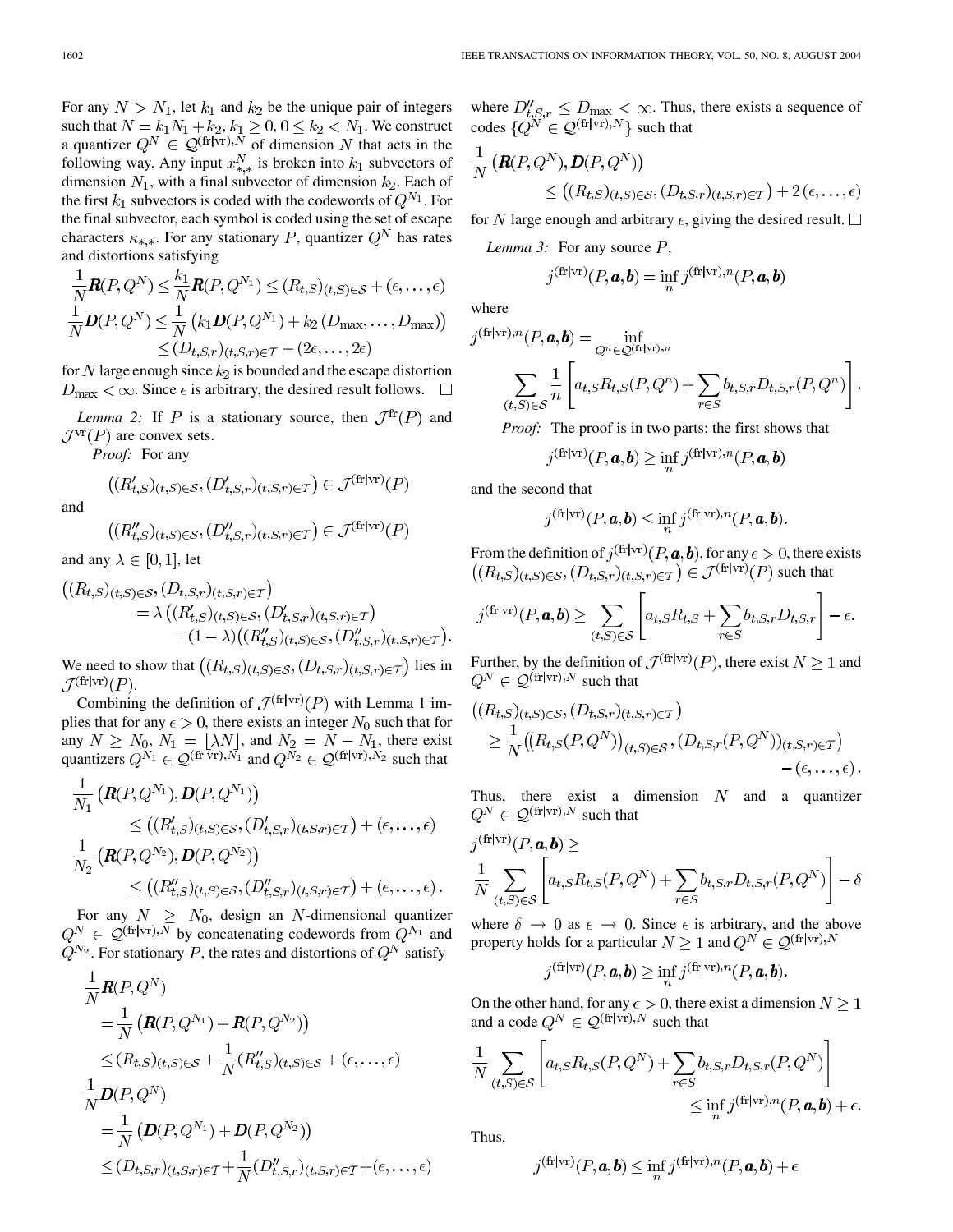<span id="page-19-0"></span>

| Satellite Name | Frequency Band | WZ        | 2AWZ      | 2A        | Three-Node      | MD | BC              |
|----------------|----------------|-----------|-----------|-----------|-----------------|----|-----------------|
| GMS-5          | Visible        |           |           |           | $X_{1,\{2,3\}}$ |    |                 |
| $GMS-5$        | Infrared 1     |           |           |           | $X_{1,2}$       |    |                 |
| GMS-5          | Infrared 2     |           |           |           | $X_{1,3}$       |    |                 |
| $GOES-8$       | Visible        | $Z_1$     | $Z_1$     | $Z_1$     | $X_{2,\{1,3\}}$ | Х  | $X_{1,\{2,3\}}$ |
| $GOES-8$       | Infrared 2     | $X_{2,1}$ | $X_{2,1}$ | $X_{2.1}$ | $X_{2,3}$       |    | $X_{1,2}$       |
| $GOES-8$       | Infrared 5     |           | $X_{3,1}$ |           | $X_{2,1}$       |    | $X_{1,3}$       |
| $GOES-10$      | Visible        |           |           |           | $X_{3,\{1,2\}}$ |    |                 |
| $GOES-10$      | Infrared 2     |           |           |           | $X_{3,1}$       |    |                 |
| $GOES-10$      | Infrared 5     |           |           |           | $X_{3,2}$       |    |                 |

TABLE III DATA SOURCE ASSIGNMENTS FOR THE EXPERIMENTS



Fig. 14. Sample images from the GOES-8 weather satellite. From left to right: visible spectrum, infrared 2, infrared 5.

since

$$
j^{(\text{fr}|\text{vr})}(P, \boldsymbol{a}, \boldsymbol{b})\n\leq \frac{1}{N} \sum_{(t,S)\in\mathcal{S}} \left[ a_{t,S} R_{t,S}(P, Q^N) + \sum_{r\in\mathcal{S}} b_{t,S,r} D_{t,S,r}(P, Q^N) \right].
$$

Once again, since  $\epsilon$  is arbitrary the desired result follows.  $\Box$ 

# APPENDIX II SATELLITE WEATHER IMAGE DATA SET

The satellite weather data set, obtained courtesy of NASA and the University of Hawaii, contains images from three geosynchronous weather satellites. Each satellite records 8-bit greyscale images in frequency bands ranging from infrared to the visible spectrum. For each satellite, we use images from three bands. Each image is cropped to  $512 \times 512$ pixels. Table III shows the assignment of satellite images to data sources for the WZ, 2AWZ, 2A, three-node, MD, and BC system experiments. Fig. 14 shows sample images. The training and testing sets are nonoverlapping and consist of eight and four images per source, respectively.

#### **REFERENCES**

- [1] T. M. Cover and J. A. Thomas, *Elements of Information Theory*. New York: Wiley, 1991.
- [2] V. Koshelev, "Hierarchical coding of discrete sources," *Probl. Pered. Inform.*, vol. 17, no. 3, pp. 20–33, 1981.
- [3] W. H. R. Equitz and T. M. Cover, "Successive refinement of information," *IEEE Trans. Inform. Theory*, vol. 37, pp. 269–275, Mar. 1991.
- [4] R. M. Gray and A. D. Wyner, "Source coding for a simple network," *Bell Syst. Tech. J.*, vol. 53, no. 9, pp. 1681–1721, Nov. 1974.
- [5] Q. Zhao and M. Effros, "Broadcast system source codes: A new paradigm for data compression," in *Conf. Rec. 33rd Asilomar Conf. Signals, Systems, and Computers*, Pacific Grove, CA, Oct. 1999, pp. 337–341.
- [6] D. Slepian and J. K. Wolf, "Noiseless coding of correlated information sources," *IEEE Trans. Inform. Theory*, vol. IT-19, pp. 471–480, July 1973.
- [7] A. D. Wyner and J. Ziv, "The rate-distortion function for source coding with side information at the decoder," *IEEE Trans. Inform. Theory*, vol. IT-22, pp. 1–10, Jan. 1976.
- [8] A. D. Wyner, "The rate-distortion function for source coding with side information at the decoder-II: General sources," *Inform. Contr.*, vol. 38, pp. 60–80, 1978.
- [9] J. K. Wolf, A. D. Wyner, and J. Ziv, "Source coding for multiple descriptions," *Bell Syst. Tech. J.*, vol. 59, pp. 1417–1426, Oct. 1980.
- [10] L. Ozarow, "On a source coding problem with two channels and three receivers," *Bell Syst. Tech. J.*, vol. 59, pp. 446–472, Dec. 1980.
- [11] A. El Gamal and T. M. Cover, "Achievable rates for multiple descriptions," *IEEE Trans. Inform. Theory*, vol. IT-28, pp. 851–857, Nov. 1982.
- [12] H. Jafarkhani and N. Farvardin, "Channel-matched hierarchical tablelookup vector quantization," *IEEE Trans. Inform. Theory*, vol. 46, pp. 1121–1125, May 2000.
- [13] Y. Linde, A. Buzo, and R. M. Gray, "An algorithm for vector quantizer design," *IEEE Trans. Commun.*, vol. COM-28, pp. 84–95, Jan. 1980.
- [14] P. A. Chou, T. Lookabaugh, and R. M. Gray, "Entropy-constrained vector quantization," *IEEE Trans. Acoust., Speech, Signal Processing*, vol. 37, pp. 31–42, Jan. 1989.
- [15] A. Buzo, A. H. Gray, Jr., R. M. Gray, and J. D. Markel, "Speech coding based upon vector quantization," *IEEE Trans. Inform. Theory*, vol. IT-28, pp. 562–574, Oct. 1980.
- [16] E. A. Riskin and R. M. Gray, "A greedy tree growing algorithm for the design of variable rate vector quantizers," *IEEE Trans. Signal Processing*, vol. 39, pp. 2500–2507, Nov. 1991.
- [17] H. Brunk and N. Farvardin, "Fixed-rate successively refinable scalar quantizers," in *Proc. IEEE Data Compression Conf.*, Snowbird, UT, Apr. 1996, pp. 250–259.
- [18] H. Jafarkhani, H. Brunk, and N. Farvardin, "Entropy-constrained successively refinable scalar quantization," in *Proc. IEEE Data Compression Conf.*, Snowbird, UT, Mar. 1997, pp. 337–346.
- [19] M. Effros, "Practical multi-resolution source coding: TSVQ revisited," in *Proc. IEEE Data Compression Conf.*, Snowbird, UT, Mar. 1998, pp. 53–62.
- [20] M. Effros and D. Dugatkin, "Multiresolution vector quantization," *IEEE Trans. Inform. Theory*, submitted for publication.
- [21] V. A. Vaishampayan, "Vector quantizer design for diversity systems," in *Proc. 25th Annu. Conf. Information Sciences and Systems*, Mar. 1991, pp. 564–569.
- [22]  $\rightarrow$ , "Design of multiple description scalar quantizers," *IEEE Trans. Inform. Theory*, vol. 39, pp. 821–834, May 1993.
- [23] V. A. Vaishampayan and J. Domaszewicz, "Design of entropy-constrained multiple description scalar quantizers," *IEEE Trans. Inform. Theory*, vol. 40, pp. 245–250, Jan. 1994.
- [24] M. Effros and L. Schulman, "Rapid near-optimal VQ design with a deterministic data net," in *Proc. IEEE Int. Symp. Inform. Theory*, Chicago, IL, June 2004, p. 298.